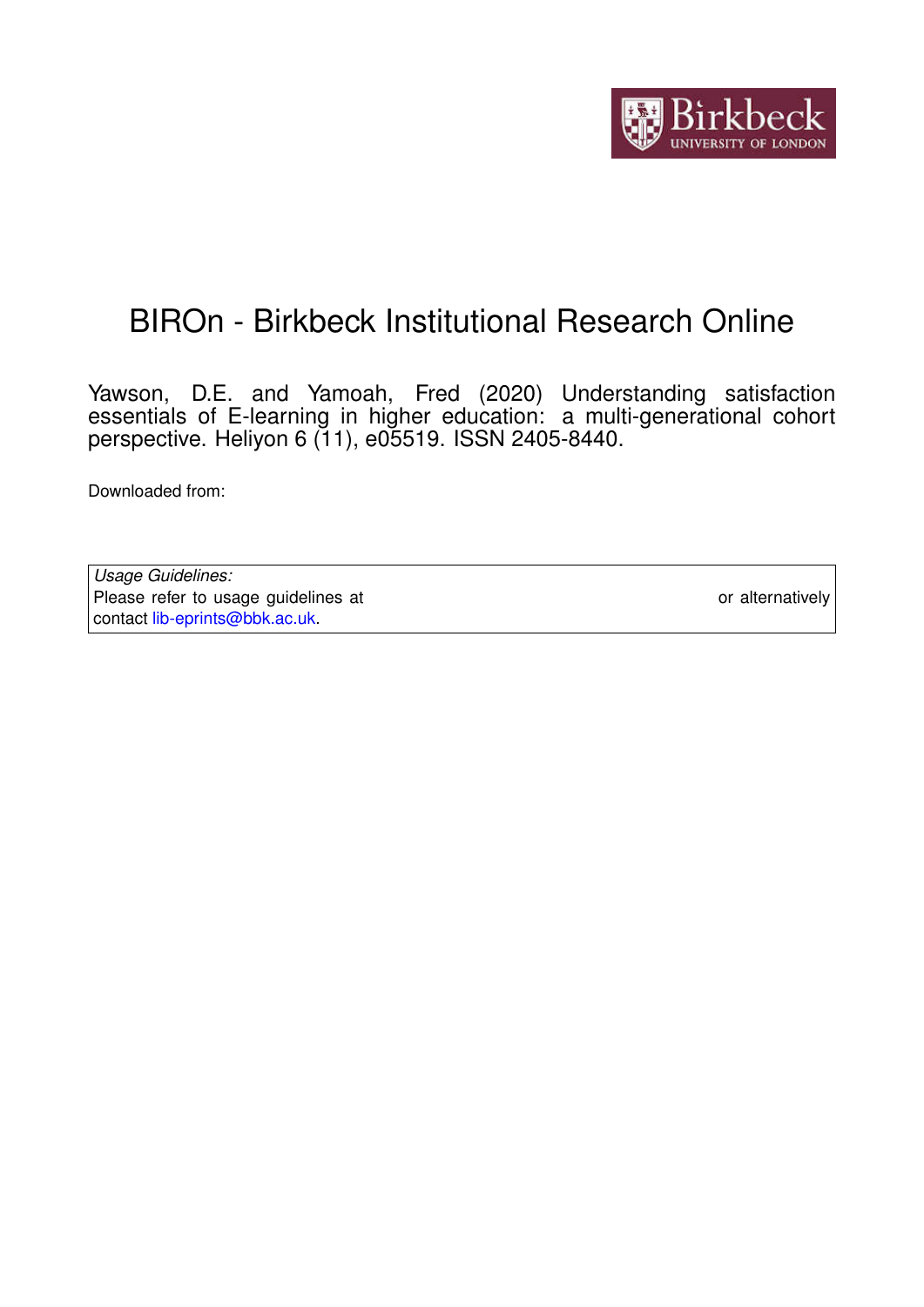#### [Heliyon 6 \(2020\) e05519](https://doi.org/10.1016/j.heliyon.2020.e05519)

Contents lists available at [ScienceDirect](www.sciencedirect.com/science/journal/24058440)

### **Helivon**

journal homepage: [www.cell.com/heliyon](http://www.cell.com/heliyon)

Research article

## Understanding satisfaction essentials of E-learning in higher education: A multi-generational cohort perspective

### David Eshun Yawson<sup>[a,](#page-1-0)[\\*](#page-1-1)</sup>, Fred Amofa Yamoah <sup>[b](#page-1-2)</sup>

<span id="page-1-2"></span><span id="page-1-0"></span><sup>a</sup> Business School, Ghana Institute of Management and Public Administration (GIMPA), P.O. Box AH 50, Achimota. Accra. Ghana <sup>b</sup> Department of Management, Birkbeck University of London, Malet Street, Bloomsbury, London WC1E 7HX, UK

#### ARTICLE INFO

Keywords: Education Gender studies Human-computer interface Pedagogical issues Teaching/learning strategies Online learning Machine learning

#### ABSTRACT

Despite the increasingly critical role of e-learning in higher education, there is limited understanding of the satisfaction essentials of multi-generational students' cohorts undertaking online courses. In this study, we examine the perceived value of educational experiences of multi-generational students' cohorts studying via an online learning management system (Moodle). The study analysed survey responses from multi-generational students  $(N = 611)$  on a core subject in an undergraduate business school programme. The results show that Generations X, Y and Z students produce different students' satisfaction levels in distinct components of the online programme; namely, course design, course delivery, course delivery environment and preference of the mode of delivery. Generations cohorts account for remarkable effects in the total satisfaction of students on the online learning programme. The results suggest that contextualising online teaching based on multi-generational students' cohort composition could be one strategy to enhance student learning experience and satisfaction.

#### 1. Introduction

The advances in the application of technology to improve and innovate have affected all industries and management education would not be exempted from it. In Higher Education (HE), current global developments requiring studying and teaching from home, due to global restrictions of movement of human beings have accelerated the drive of the application of online learning globally. However, this new drive and attended implementation of online learning have necessitated the deployment of online learning systems in shorter implementation times. Thus, leaving critical multi-generational stakeholder satisfaction essentials barely interrogated. Specifically, the emerging multi-generational students' satisfaction essentials in E-Learning Management Systems for an undergraduate Business School curriculum. In this study, we define stakeholder student satisfaction as "the perceived value of one's educational experiences in an online educational system" [\(Astin, 1993](#page-8-0); [Horvat et al., 2015](#page-8-1)). This paper, therefore, seeks to bring to the fore important imperatives on students' satisfaction emanating from the gender and more importantly the current multi-generational undergraduate cohorts found in the traditional undergraduate business management programmes ([Sun](#page-9-0) [et al., 2008;](#page-9-0) [Andrade et al., 2020\)](#page-8-2).

[Nicholson \(2007\)](#page-8-3) posits that E-learning (used interchangeably with online learning) has evolved in different ways in Business, Management and Education, and currently means quite different things in different sectors. [Campbell \(2004\)](#page-8-4) identified that, in the education sector, 'E-Leaning' refers to the use of both software-based and online learning. Whereas, in Business and Management and it refers solely to a range of online practices. The application of technology in design, delivery and management of undergraduate business and management programmes is now a global trend. As education gravitates towards flexible education, and associated teaching towards blended and flip learning environment ([Dahlstrom et al., 2014;](#page-8-5) [Barr and Tagg, 1995](#page-8-6)). Therefore, necessitating the evaluation of these systems is vital to ensure successful delivery, effective use, and positive impacts on learners.

[Horvat et al. \(2015\)](#page-8-1) copiously argued that in Higher Education, the emerging trend of blended learning is the intentional integration of traditional (i.e. face-to-face) learning and online learning to provide educational opportunities and maximize the benefits of each platform to effectively facilitate student learning. They argue that it offers students flexibility, as well as convenience. In course design, they further argued that it is an approach that upholds the combination of different times and places for learning which offers the conveniences of fully online courses without the complete loss of traditional (face-to-face) contact resulting in

<https://doi.org/10.1016/j.heliyon.2020.e05519>

Received 6 July 2020; Received in revised form 29 September 2020; Accepted 11 November 2020





<span id="page-1-1"></span><sup>\*</sup> Corresponding author. E-mail address: [dyawson@gimpa.edu.gh](mailto:dyawson@gimpa.edu.gh) (D.E. Yawson).

<sup>2405-8440/</sup>© 2020 The Author(s). Published by Elsevier Ltd. This is an open access article under the CC BY-NC-ND license [\(http://creativecommons.org/licenses/by](http://creativecommons.org/licenses/by-nc-nd/4.0/) $nc-nd/4.0/$ ).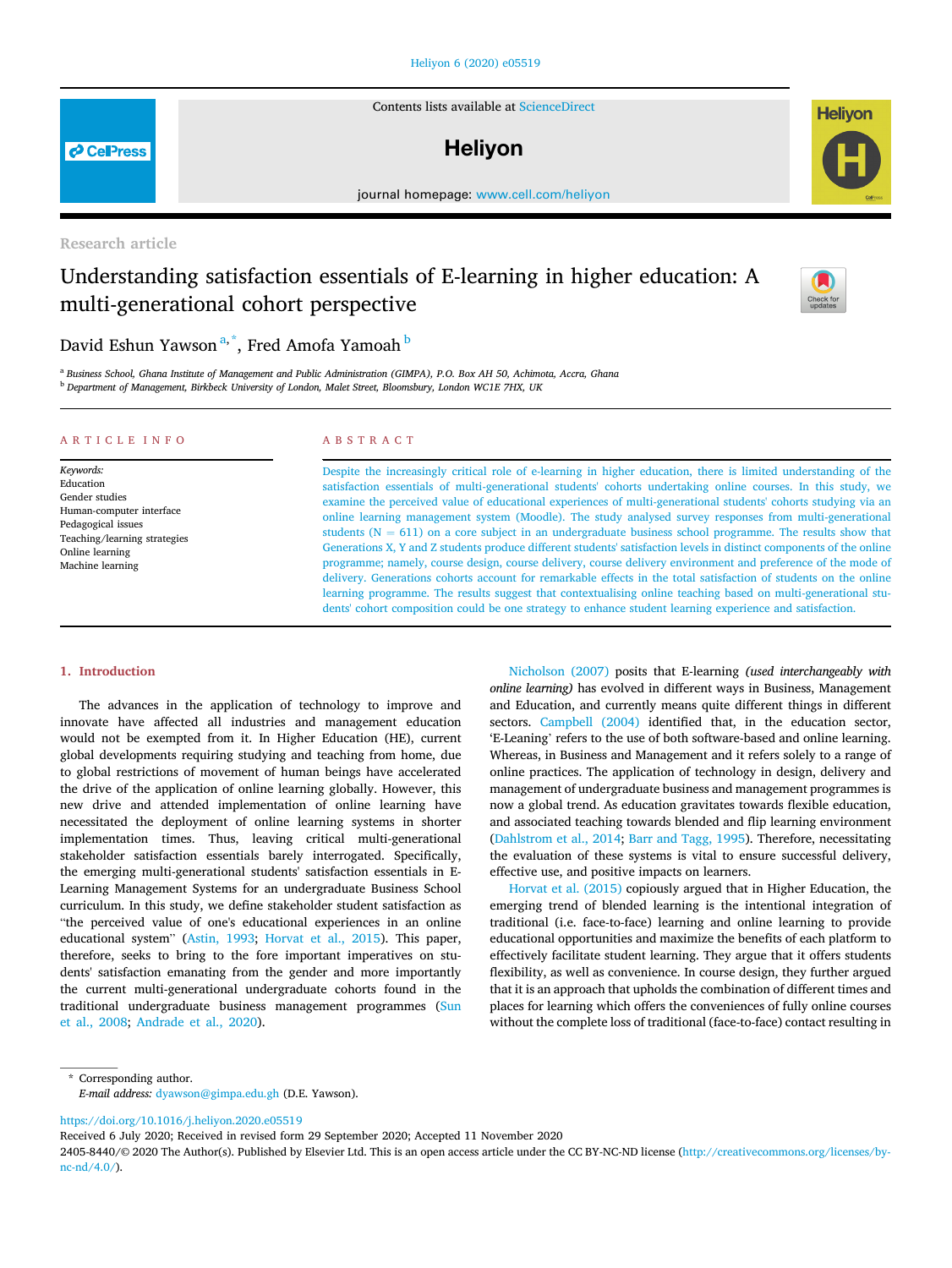more robust educational experience than either traditional or fully online learning. This evolution has however been accelerated by current happenings in the global environment.

Learning management systems (LMS) are web-based, cloud-based or installed software which assists in the teaching and learning process, helping ineffective delivery of instruction, management and development. As internet technology advances, more application programs are now web or cloud-based. The next generation of LMS is projected to be open, personal, social, flexible, support learning analytics, and properly support the move to mobile computing ([Stone and Zheng, 2014](#page-8-7)). Other prevalent names in higher education, which are used interchangeably in place of Learning Management System (LMS) are Personal Learning environment (PLE), Course Management System (CMS), Virtual Learning Environment (VLE), and E-Learning Courseware ([Chaubey and Bhat](#page-8-8)[tachary, 2015](#page-8-8)).

Higher Education is changing very rapidly and trying to meet the needs of the very diverse stakeholders which includes instructors, learners and administrators. There is, however, a parallel change in the diversity of learners, the ultimate recipients of the learning. Therefore, making it imperative to understand their satisfaction essentials to improve learning and maximize the design objectives of the courses. [Al-Fraihat et al. \(2020\)](#page-8-9) have argued that significant amount of research in e-learning has advanced our understanding of user success factors of e-learning, such as information quality, service quality, satisfaction, usefulness and system quality. Furthermore, earlier studies focus on the intention to use, adoption, usability, course contents and customization were found by [Cidral et al. \(2018\),](#page-8-10) which evolved later to include satisfaction from 2007. This later proceeded to studies that focused on the overall success of e-learning and on how students' characteristics affect e-learning. [Al-Fraihat et al.](#page-8-9) [\(2020\)](#page-8-9) posits that, earlier studies were concerned more with the technology and that with increased reliability and accessibility, recent research has refocused more on students' and instructors' attitudes and interactions, which play a vital role in e-learning. However, research on e-learning has generally ignored the synergistic effects of the success characteristics of interacting together [\(Eom and Ashill, 2018\)](#page-8-11). Furthermore, [Horvat et al. \(2015\)](#page-8-1) had argued that there is a contention of a gender divide in the use of internet online learning and also satisfaction levels are higher in "combined learning" group than traditional learning group.

This study, therefore, seeks to examine student's satisfaction essentials by looking at the effects of the elements of student satisfaction on online learning in the context of the learner's characteristics of gender and the emerging concepts of multi-generational cohorts in the traditional undergraduate degree-awarding programmes. This paper contributes to the current literature on elements of quality characteristics of students' satisfaction effects on e-learning in three ways: Firstly, the study suggests the differences in students' satisfaction of elements of quality of e-learning driven by gender factors. Secondly, we establish that differences in students' satisfaction of elements of quality of e-learning based on age generations are shown to be marked by the social categorisations of Generations X, Y and Z that produces a different inter-generational learning environment with distinct characteristics. Thirdly, we establish that undergraduate multi-generational cohorts contextualise students' satisfaction of elements of quality of e-learning in their usage of elearning based curricula. Fourthly, we further show that student satisfaction in e-learning delivered courses is likely to improve when different inter-generational learning environments with distinct characteristics are factored into programme development, delivery and assessment.

The rest of the paper is organized as follows; the existing literature; the research questions and hypotheses are presented. Then the methodology, in particular, the sample; the design; method; procedure and the instrument used to gather evidence are elaborated upon. Finally, the empirical results are presented and discussed; and the paper concludes by highlighting it's theoretical and practical implications; limitations of the research and future research.

#### 2. Literature review

A significant amount of research has been advanced in the area of elearning which has increased understanding in terms of the essential success- factors of e-learning such as system quality, satisfaction, usefulness, information and service quality [\(Al-Fraihat et al., 2020](#page-8-9); [Stickney](#page-8-12) [et al., 2019;](#page-8-12) [Ker](#page-8-13)[zi](#page-8-13)[c et al., 2019](#page-8-13); [Umek et al., 2017](#page-9-1); [Umek et al., 2015\)](#page-9-2). There has been past research on the subject including the focus on the intention to use, adopt, usability, course content and customization ([Damnjanovic et al., 2015;](#page-8-14) [Cidral et al., 2008](#page-8-10)). This gradually developed to include the overall success of e-learning and how students' characteristics affect it. Past research has been concerned with technology but with increased reliability and accessibility, the current focus has been more on student instructor's attitudes and interactions which plays a pivotal role in e-learning [\(Al-Fraihat et al., 2020](#page-8-9); [Stickney et al., 2019;](#page-8-12) [Scutelnicu et al., 2019;](#page-8-15) [Nicholson 2007\)](#page-8-3). It is worth noting however that research on e-learning has ignored the combined-effects of the interaction of success variables [\(Eom and Ashill, 2018](#page-8-11); [Raspopovic et al., 2014\)](#page-8-16), identities and characteristics of users ([Sandeen, 2008;](#page-8-17) [Seters et al., 2012;](#page-8-18) [Williams, Matt](#page-9-3) & [O'Reilly, 2014\)](#page-9-3). We, therefore, proceed to review the literature on e-learning based on satisfactory models, gender, e-learning, multi-generational students' (Generations X, Y and Z) satisfaction characteristics towards e-learning in the subsequent sections.

#### 2.1. E-learning and E-learning satisfaction based on satisfaction models

There is difficulty with having a consensual definition of e-learning due to the continuous development in the field of technology [\(Chaubey](#page-8-8) [and Bhattachary, 2015;](#page-8-8) [Stone and Zheng, 2014](#page-8-7); [Nicholson, 2007\)](#page-8-3). E-learning systems have been defined in several ways in different disciplines and have been defined more recently as a web-based or cloud-based software program which assists in teaching, learning process and ineffective delivery of instruction, training and development programs [\(Chaubey and Bhattachary, 2015](#page-8-8); [Lee et al., 2011](#page-8-19)) [Al-Fraihat et al.](#page-8-9) [\(2020](#page-8-9), p.68) have also defined e-learning system as "an information system that can integrate a wide variety of instructional materials (via audio, video, and text mediums) conveyed through e-mail, live chat sessions, online discussions, forums, quizzes, and assignments". Generally, an e-learning system is an information system that integrates the activities of both human (learners, instructors and administrators) and non-human entities (learning management systems) for meaningful educational intercourse ([Andrade et al., 2020](#page-8-2); [Stickney et al., 2019;](#page-8-12) [Horvat et al., 2015;](#page-8-1) [Damnjanovic et al., 2015](#page-8-14)).

Further, [Stone and Zheng \(2014\)](#page-8-7) posit that a Learning Management System (LMS) is a centralized web-based information system where learning content is managed and activities organized. This, therefore, makes it urgent to investigate the multiple dimensions of the e-learning systems, especially satisfaction concerning all stakeholders. In a most recent review of literature on e-learning by [Al-Fraihat et al. \(2020\),](#page-8-9) four categories of measuring success were outlined to be; Studies based on the 1) DeLone and McLean information systems success model; 2) Technology Acceptance Model (TAM); 3) User Satisfaction Models, and 4) E-Learning Quality Models.

In a review by [\(Al-Fraihat et al., 2020](#page-8-9), p.69), it was reported that the concept of user satisfaction in assessing information systems success was originated by [Cyert](#page-8-20) & [March \(1963\).](#page-8-20) In that review, it was suggested that if information systems meet users' needs, their satisfaction automatically increases. Besides, systems usage is hindered by lower satisfaction levels ([Thong and Yap, 1996](#page-9-4)), making the user satisfaction factor a critical one to information systems success. Thus, research has found user satisfaction as an important measure of information systems success [\(Andrade et al.,](#page-8-2) [2020\)](#page-8-2). Not only is satisfaction an imperative measure of success but also of effectiveness, usage and acceptance of information systems ([Sun et al.,](#page-9-0) [2008\)](#page-9-0). Due to the constant evolution of technology, numerous learning systems under different categorisations have developed among which are Personal Learning environment (PLE), Course Management System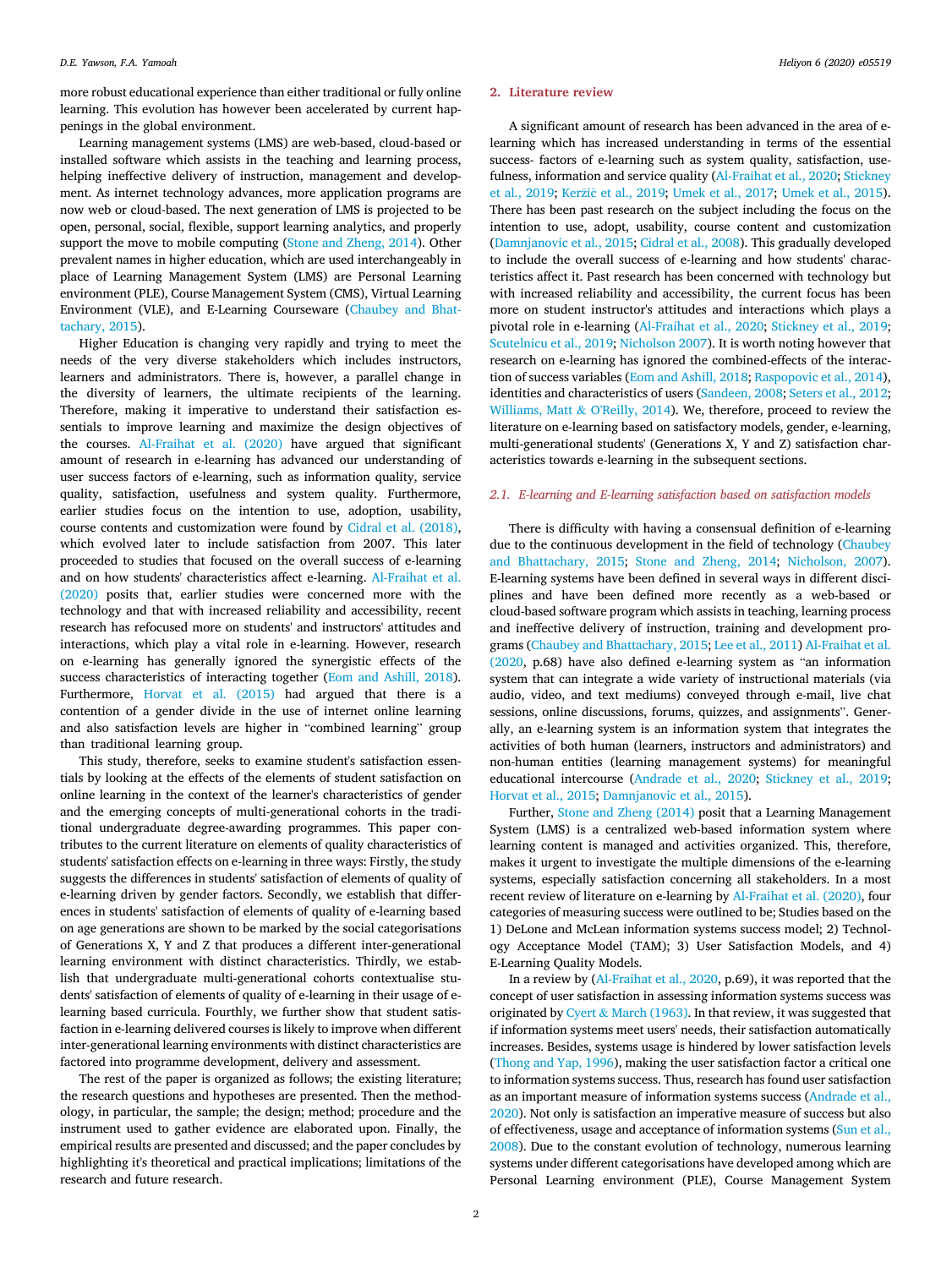(CMS), Virtual Learning Environment (VLE), and E-Learning Courseware. in the past years, open-sourced networks such as Moodle had gained global appeal and acceptance in higher education. [Chaubey and Bhat](#page-8-8)[tachary \(2015](#page-8-8); p.160) in the history of the LMS reiterated the different categories of LMS based on usage and accessibility as:

Open Source Learning Management System-The open-source LMSs are learning management platforms which are available under a public free license, providing users with the rights to use, to change, to study, to create and to distribute the results, free of charge, to anyone and for any purpose. MOODLE, SAKAY etc. are the most popular names in this category.

SAAS/Cloud-Based Learning Management System. Cloud-based learning management comes with cloud computing features and delivers education online to any student at anytime and anywhere around the world. The 'MUST' requirements to be fulfilled being an internet connection and a tool (i.e., computer, tablet, smartphone). Digital Chalk, Docebo SaaS LMS, Talent LMS, Firmware LMS, Litmos LMS, etc. are some famous names in this category.

Proprietary Learning Management System-These systems have been licensed by their developers under the legal rights belonging to the copyright owner/s. Design2Leran, ANGEL (property of Blackboard Inc.) are the popular ones in this category. [Stone and Zheng \(2014\)](#page-8-7) listed some of the providers to include Coursera, Udacity, and EdX though there remain numerous providers due to the global popularity of these learning platforms.

#### 2.2. E-learning satisfaction characteristics of social categories of generations

The concept of Generations has been discussed vastly by extant literature from three different perspectives [\(Franz and Scheunp](#page-8-21)flug, [2016\)](#page-8-21) i. e. genealogical, pedagogical and historical-sociological perspectives. In this study, we choose to review Generations from the historical-sociological perspective which refers to different groups in a society. Generation is a cohort of people born within a particular period with an interval of 20 years ([Sandeen, 2008\)](#page-8-17), which [Kupperschmidt](#page-8-22) [\(2000\)](#page-8-22) in the historical-sociological vein defined as an 'identifiable group that shares birth years, age location, and significant life events at critical developmental stages' (p. 66). [Strauss and Howe \(1991\),](#page-8-23) posits that it is a social categorization which offers people an easy and a safer sense of personality identification than any other social category. There is a distinct difference among generations which is recognized as "peer personality" ([Howe and Strauss, 2000\)](#page-8-24). This peer personality is also termed as generational persona which is a distinct human factor embodying distinct attitudes about family life, gender roles, institutions, politics, religion, culture, lifestyle and the future [\(Howe and Struass, 2000,](#page-8-24) p.40).

[Srinivasan \(2012\)](#page-8-25) posits that these differences occur because of major influences in the environment within which early human socialisation occurs which impact the development of personality. Knowing more about this peer personality might lead to developing and delivering effective educational programs [\(Sandeen, 2008\)](#page-8-17) to ensure user satisfaction.

The characteristics of generations and their effects have been a major point of research for business and management professionals especially marketers [\(Giunta 2017](#page-8-26)). [Srinivasan \(2012,](#page-8-25) p.52) noted that most inter-generational studies have focused on work and life-related values; motivators; professional growth; attitudes to rules; authority and hierarchy; attitudes to learning, training and development, and work environment. Nonetheless, not much research has been done to examine the multi-generational effects on business education. [Williams et al. \(2014\),](#page-9-3) recounts that students construct knowledge by organizing and making meaning out of their experiences which takes place in the context of their evolving assumptions about knowledge [\(Baxter Magolda, 1999](#page-8-27), p.6). Through these experiences of self-authorship of knowledge [\(Kolb and](#page-8-28)

[Kolb, 2005](#page-8-28) p.209), each generational group differs from the other generation. Several categories of generations have been used by demographers, marketers and psychologists making the field of study very unclear [\(Hole](#page-8-29) [et al., 2010;](#page-8-29) [Sandeen, 2008](#page-8-17); [Howe and Strauss, 2003\)](#page-8-30). However, for this study, we concentrate on the following categorizations; Generation X (1965–1979), Generation Y (1980–1995), and Generation Z (1996–2003) ([Giunta, 2017;](#page-8-26) [Edelman/Strategy One, 2010;](#page-8-31) [Wendover, 2002](#page-9-5)).

The three generations are all prevailing in the current undergraduate programmes and their categorization guides to set markers for Generation Z to minimize any overlapping of generational markers in the field of generational studies. From literature, these generational categories have been known to have specific characteristics in orientation [\(McCuskey,](#page-8-32) [2020;](#page-8-32) [Selingo, 2018](#page-8-33); [Sandeen, 2008\)](#page-8-17) which applies to this study. [Sandeen \(2008](#page-8-17); pp.12–19) observed the following characteristics of the birth generations:

Generation X (1965–1979) – This refers to students born between 1965 and 1979. This generation was the first to grow up with computers. They generally want to build more portable and more resilient careers than their parents. In education, they appreciate feedback and generally want information about their progress [\(Coomes and DeBard](#page-8-34) [2004](#page-8-34)). Generation X appreciate the opportunity for professional development and some employers may use learning opportunities as a retention device for Generation X employees [\(Rood, 2011\)](#page-8-35).

Generation Y (1980–1995) (Millennials) - These are students born between 1980 and 1995, are also called the Millennials. This generation grew up with computers; they also experienced the rapid adoption of the internet, cell phones, and other mobile devices ([Sandeen 2008](#page-8-17); [Monaco and Martin, 2007\)](#page-8-36). They are highly networked, connected generation and tend to be completely immersed in technology ([Coomes and DeBard 2004;](#page-8-34) [Frand, 2000\)](#page-8-37). The concern for quality education increased in this generation and many millennials began their preparation for higher education earlier than had the preceding generation. Millennials also appreciate feedback, having been graded, evaluated, and ranked throughout their lives. Due to the intense focus on learning and achieving throughout their lives, millennials are likely to appreciate continuous learning opportunities ([Sandeen 2008](#page-8-17); [Strauss and Howe, 2007](#page-8-38)). [Howe and Strauss \(2003\)](#page-8-30) identify seven general characteristics of this generation which are considered to be significant. These characteristics are; sheltered, team-oriented, confident and highly optimistic, pressured, keen to achieve, and conventional.

Generation Z (1996–2003) (The iGeneration) – This refers to students born between 1996 and 2003. They have many labels including iGeneration, Internet Generation, Computer Generation, and Net Natives among others ([Giunta, 2017\)](#page-8-26). This multiple labelling is due to their compatibility and dependency on computer technology [\(Slavin,](#page-8-39) [2014](#page-8-39); [Koutropoulos, 2011](#page-8-40)). They have no memory of pre-internet history, and so they believe computer technology is commonplace. They are very active in electronic communities, building communities by wanting to be heard, and actively participating in what is around them and leading. [Giunta \(2017\)](#page-8-26) notes that they have short attention spans, and they tend to be frequent bloggers and enjoy digital publishing. Compared to their older counterparts, they plan to get educated and to start working earlier, and they prefer the integration of practical experiences within their programme of study. This generation is also described as outspoken, idealistic, action-oriented, and optimistic and they are the first to use emerging technologies.

It is worth noting that though these values may drive the behaviours of individuals in each generation, not all members will share the same values and attitudes though there may be similar visible consumer behaviours among them. However, there is a unique context of the learning process in the undergraduate cohort programmes as a result of the emergence of the three generations. The generations learn from each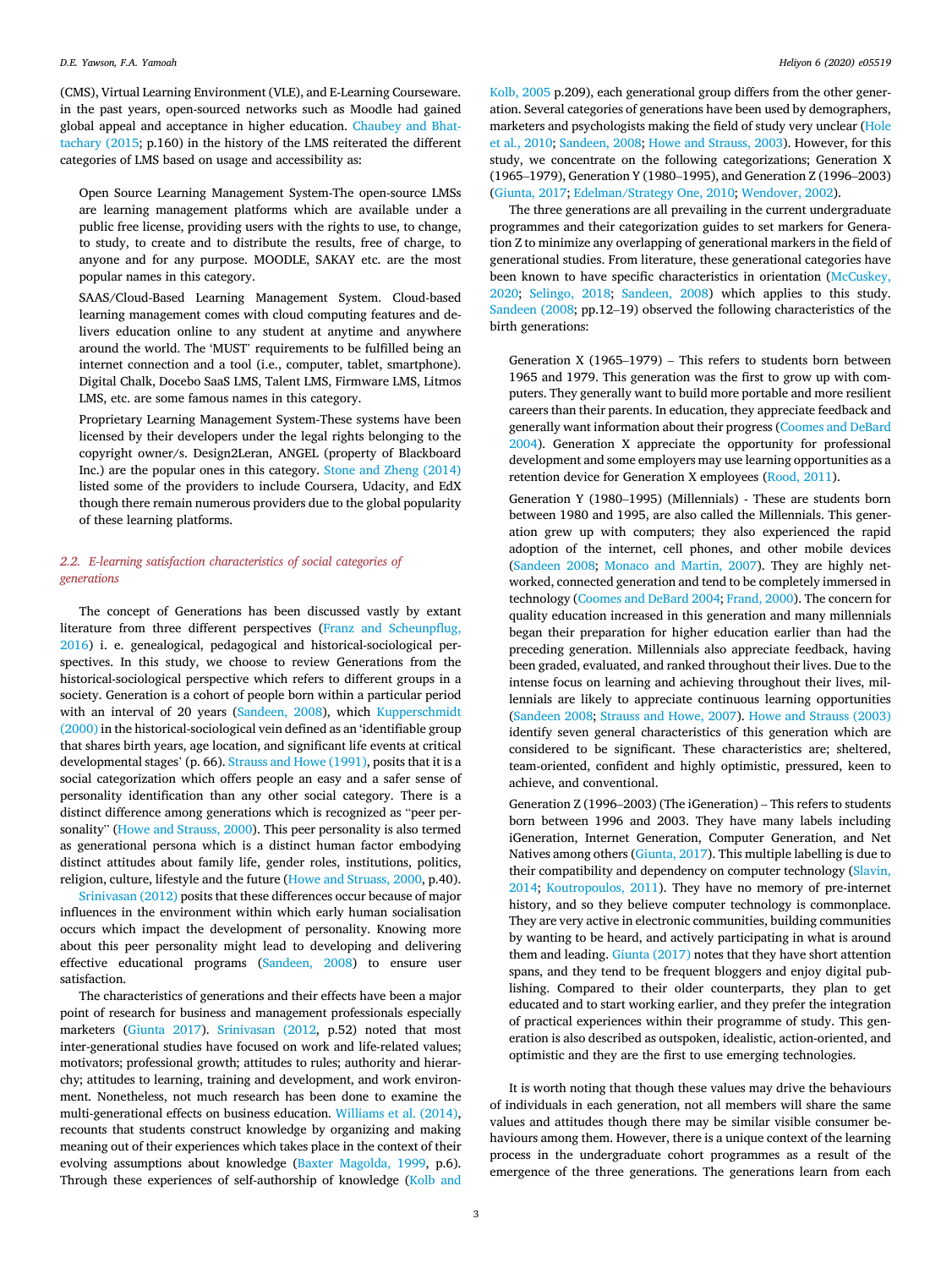other, with each other, and about each other through observation, imitation, and modelling in a multi-generational setting of intergenerational learning [\(Franz and Scheunp](#page-8-21)flug, 2016; [Corrigan et al., 2013\)](#page-8-41). Regarding the satisfaction of on-line learning of students from these different generations in business education, much scholarly attention has not been given to it ([Giunta, 2017](#page-8-26); [Sandeen 2008\)](#page-8-17).

#### 2.3. Gender and E-learning

The effects of gender on the use of computers and online education have been researched in many disciplines with different results termed mixed effects by [\(Seters et al., 2012;](#page-8-18) [Dong and Zhang 2011;](#page-8-42) [Yukselturk](#page-9-6) [and Bulut 2009](#page-9-6)). [Horvat et al. \(2015\)](#page-8-1) argues that there is a contention divide concerning the use of internet on-line learning and again, the satisfaction levels are higher in a 'combined leaning" than traditional learning group. They continue to argue that the internet is considered as male-dominated because women are constrained in its use due to family and job commitments. This buttresses the point raised by other researchers that male and female experience on-line studies differently as a result of their respective perceptions, performance, motivation, attitudes, study habits and communication behaviours [\(Dong and Zhang, 2011;](#page-8-42) [Chyung, 2007](#page-8-43); [Rovai and Baker, 2005](#page-8-44)). [Yukselturk](#page-9-6) & [Bulut \(2009\)](#page-9-6) found that significant amount of variance in female students' achievement and self-efficacy for learning and performance is explained by test anxiety while the variance in the male student's achievement is explained by task value. Contrary to the above, other results have suggested gender effects appear to be insignificant [\(Al-Azawei et al., 2017;](#page-8-45) [Hung et al., 2010;](#page-8-46) [Seters et al., 2012](#page-8-18); [Yukselturk and Bulut, 2007;](#page-9-7) [Astleitner and Steinberg,](#page-8-47) [2005\)](#page-8-47). That notwithstanding, literature acknowledges that people are not so naturally divided into two categories and that there is a need for more research on the gender debate about differences and similarities from learning strategies to performance ([Horvat et al., 2015](#page-8-1); [Chyung,](#page-8-43) [2007;](#page-8-43) [Rovai and Baker, 2005](#page-8-44)).

#### 3. Research questions

The purpose of this study is to examine student's satisfaction essentials by looking at the effects of the elements of student satisfaction on online learning in the context of the learner's characteristics of gender and the emerging concepts of multi-generational cohorts in the traditional undergraduate degree-awarding programmes. In particular, we study the differences in student's satisfaction essentials of learning on the Moodle Learning Management System (LMS) from the perspectives of gender and the social categorisations of Generations X, Y and Z of Business School undergraduate students' cohort programme taking an online course. Student satisfaction has been defined as the perceived value of one's educational experiences in an educational institution ([Astin, 1993\)](#page-8-0). From the literature, several factors influence student satisfaction in an online learning environment [\(Dziuban et al., 2005\)](#page-8-48), of which [Bolliger](#page-8-49) [and Martindale \(2004\)](#page-8-49) identified three major influencing factors to a student's online satisfaction as the instructor, technology, and interactivity. Other factors identified are communication with all other course constituents, course management issues, and course management systems used. Also, literature identified six critical dimensions affecting learner satisfaction as learners, instructors, course, technology, design, and environment [\(Sun et al., 2008\)](#page-9-0). Other studies have used user satisfaction in assessing e-learning systems success as a single comprehensive factor. These components have been known to be affected by differences in how people learn, as well as the individual's age, values, needs, preferences, and behaviours ([Seters et al., 2012](#page-8-18); [Dong and Zhang, 2011;](#page-8-42) [Yukselturk and Bulut, 2009;](#page-9-6) [Sun et al., 2008;](#page-9-0) [Chyung, 2007](#page-8-43)).

In this work we look at an online learning management system as having four main components recognised in the literature ([Mtebe and](#page-8-50) [Raisamo 2014;](#page-8-50) [Mtebe and Raphael 2018\)](#page-8-51); course design, course delivery; course and course delivery environment. We, therefore, present the research questions as:

RQ1 - Do generational differences affect students' satisfaction with the e-learning system?

RQ2 - Do gender differences affect students' satisfaction with the online learning system?

RQ3 - What are the student stakeholders' satisfaction characteristics of e-learning that are influenced by stakeholder student gender and generations interactions in an online undergraduate curriculum?

The answers to these research questions could contribute to the understanding of student utilization satisfaction that could extend knowledge in the area of gender and generational effects, with programme design and pedagogical implications for online learning system use for multi-generational cohorts in higher education for stakeholders (lecturers, curriculum designers, career development and student affairs staff) involved in teaching and learning.

#### 4. Method

#### 4.1. Application of the Moodle Learning Management System -the context of this research

In 2002, an open-source internal network LMS revolution began which offered free opportunities for teachers and trainers worldwide to create and administer training which was called Moodle. This network has gained global appeal and acceptance and has become a leading network used for blended learning, distance education, and flipped classroom in Higher Education ([Ker](#page-8-13)žič et al., 2019; [Chaubey and Bhat](#page-8-8)[tachary, 2015](#page-8-8)). In this research, a leading business school introduced a blended online course based on the Moodle Learning Management System which is a core course component for all undergraduate business school programme. Students from the first two levels of the course who took a semester course served as the context for the study.

#### 4.2. Participants

The participants were from different birth generations enrolled in the first two years of a 4-year undergraduate business school programme of a tertiary institution based in Accra, Ghana, who completed a core mandatory online course in the first semester of the 2019/2020 academic year. The participants comprised a population of 700. Of these, 300 students registered were from year one, and 400 from year two. In total, 624 students submitted their surveys, out of which 611 responses were usable. This produced a response rate of 89%. The responses were provided voluntarily, and respondents were informed of the possibility of their data being used for publication. Ethical approval was met as per the Institute's ethical guidelines.

#### 4.3. Procedure

Undergraduate students undertaking a core course delivered in a blended environment in their programme were surveyed at the end of the semester as a post-test only quasi-experimental design ([Stinchcombe,](#page-8-52) [2005;](#page-8-52) [Cook and Campbell, 1979](#page-8-53)). The questionnaire was then administered electronically to students as a Satisfaction Survey on another electronic platform, which made it clear that it was not part of the course assignment to minimize students' perception that they were obliged to complete the questionnaire. Students' grades were also not part of this research. All analysis was done using SPSS 23 software.

#### 4.4. Instrument

The study instrument was derived from a larger survey for evaluating the learning experience and learning management system. As literature, acknowledges that the excessive number of measurements among dependent and independent variables as the main challenge researchers face in researching this area [\(Al-Fraihat et al., 2020](#page-8-9)), the study adopted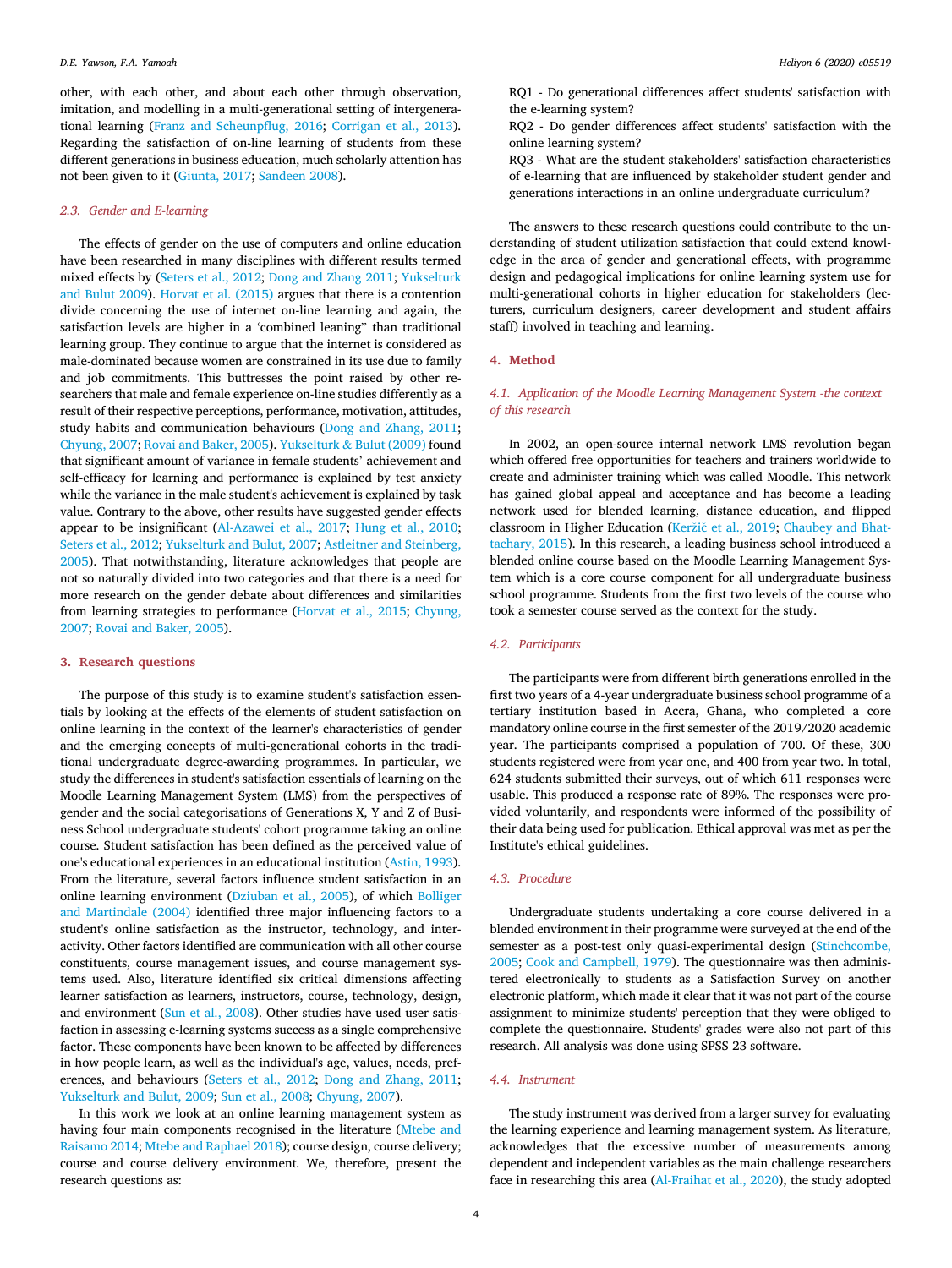an instrument to accommodate this challenge. Also, [Bhuasiri et al. \(2012\)](#page-8-54) and [Mohammadi \(2015\)](#page-8-55) noted that to account for the variation in e-learning success factors' relative significance which is mainly due to the context, different strategies are adopted to deal with their measurement. From literature, in developing countries, the impediments found in e-learning are resource availability, accessibility and infrastructure ([Aung and Khaing, 2016\)](#page-8-56). Also, the absence of vast communication infrastructure and the role of social factors (e.g. learner and instructor) remain dominant [\(Bhuasiri et al., 2012](#page-8-54); [Mohammadi, 2015\)](#page-8-55). This is in contrast to what pertains in developed countries, where because of the emphasis on enhancing lifelong education, the usefulness of the systems, quality of information, ethical and legal considerations are dominant factors ([Al-Fraihat et al., 2020](#page-8-9); [Aung and Khaing 2016;](#page-8-56) [Stone and Zheng,](#page-8-7) [2014\)](#page-8-7).

The portion of the study instrument relevant for this study dealt with participant satisfaction with their learning experience which utilized a set of fifteen items measuring four components of their experience. These were from the standard evaluation questionnaire used by tertiary institutions. The instrument measures four components with the following items: 1) Course Design (Detailed Course Outline provided; Objectives of course communicated; Learning outcomes indicated at the beginning; Current and relevant course content); 2) Course Delivery (Speakers enthusiasm about their topics; Sequence of sessions followed in the course outline; Topics presented appropriately; Session content thoroughly covered; Learning outcomes achieved) ; 3) Course Interaction (Electronic Forums available for interaction; Coordinators available during stated office hours; Fair and respect for student's interaction); and 4) Course Delivery Environment (Availability of Internet; Availability of computers; Maintenance of infrastructure (use without any problems)). We decided to measure them as a formative index using Likert-type items on a 7-point scale of satisfaction to ascertain the level of personal satisfaction.

The instrument included an item on gender since the literature indicated there were gender differences in the generational characteristics [\(Cambiano et al., 2001\)](#page-8-57). Programme time, which is the time students have their course of study at the institute, that is, day or evening, was added to elicit the differences between the time of the programme and the status of the students, since most of the students termed as part-time/student workers followed an evening programme, but other full-time students in the cohort under study also had evening programmes [\(Little, 2005](#page-8-58); [McDowell, 1993](#page-8-59)). An item on work experience was also included [\(McDowell, 1993](#page-8-59)). Additionally, items on the preferred method of delivery measured normatively and overall satisfaction measured on a 7-point scale of satisfaction were included. The three main generations were operationalized as Generation X (40–<sup>54</sup> years), Generation Y (24–39 years), and Generation Z (16–23 years) ([Giunta, 2017](#page-8-26); [Edelman/StrategyOne, 2010](#page-8-31); [Wendover, 2002](#page-9-5)).

#### 4.5. Reliability and validity

The study used formative items summated scale which was subjected to a purification process [\(Churchill, 1979;](#page-8-60) [DeVellis, 2003\)](#page-8-61) all the dimensions exhibited adequate unidimensionality for the research [\(Hair](#page-8-62) [et al., 2010;](#page-8-62) [Tarling 2009\)](#page-9-8). As traditional measures of validity are not appropriate for formative constructs ([Chin, 1998](#page-8-63)), face validity was achieved by an in-depth literature review, conducted to identify the relevant concepts related to factors influencing business management education in a multi-generational context. Content validity in this research was achieved by making sure all the research objectives were reflected in the questionnaire ([Babbie and Mouton 2007\)](#page-8-64).

#### 5. Analysis

A simplified summated scale for the measurement of the satisfaction of online learning was developed by purifying the items adapted from the course evaluation ([Spector, 1992\)](#page-8-65). From the 15 items, the reliability was measured with a Cronbach alpha of 0.96 indicating a high level of internal consistency for the scale. Also, a factor analysis loading on the four components of the Eigenvalue of 84.01%, a Kaiser-Meyer-Olkin measure of sampling adequacy of 0.96 and a significant ( $p > 0.001$ ) Bartlett's Test of sphericity. Normality in data was assumed as skewness fall within the  $+2$  to -2 range recommended for ordered categorical data and significant  $(p > 0.001)$  Kolmogorov-Smirnov test ([Hair et al., 2010\)](#page-8-62). We, therefore, proceed to use the measures in our analysis. Descriptive statistics of the measures based on the two variables, generations and gender are shown in [Table 1](#page-6-0) in the results. Then, One-way ANOVAs and factorial ANOVAs were conducted on the independent variables, generation and gender to determine differences in satisfaction of the components evaluating online learning management system. The Turkey HSD post hoc tests were applied and effect sizes calculated using the SPSS 23 software.

[Lakens \(2013,](#page-8-66) p.9) recommended the reporting of generalized eta squared  $(\eta^2)$  effect sizes for ANOVAs and interpreted, by comparing them to other effects in literature or through the common language effect size. We, therefore, calculated effect sizes for the One Way and Factorial ANOVAs in the analysis. For interpretation, we deduce from literature ([Sullivan and Feinn 2012](#page-8-67), p.281; [Bickman and Rog 2009,](#page-8-68) p.69–71) to use common effect size interpretation. From [Table 2](#page-6-1) which was adapted from [Yang and Dalton \(2012,](#page-9-9) p.3), in a normal distribution, an effect size of 0.1 indicates the effect of the treatment will correspond or occur at a probability of 53%. We, therefore, proceed in our discussion to interpret our analysis with this common language guide.

#### 6. Results and discussion

#### 6.1. Sample characteristics

The sample ( $N = 611$ ) consist of 60.2 % females and 39.8% males; 43.0% Full-Time students and 57.0% Student Workers; 33.4% are in the day programme and 66.6% in the evening programme. The participants are from the following Bachelor of Science (Honours) Business Administration programme with specializations: Procurement (18.8%); Project Management (9.2%); Tourism and Hospitality (9.8%); Accounting (7.7%); Administration (32.6%); Finance (5.6%); Human Resource (12.3%) and Marketing (4.1%). Also, 30.4% have no work experience; 9.0% have up to 1 year; 16.2% up to 2 years; 21.4% up to 5 years; 11.3% up to 10 years and 11.6% have more than 10 years. For the social categorisations of birth generations, the sample consisted of 201 (32.9%) Generation Z (16–23 yrs), 362 (59.2%) Generation Y (24–39 yrs) and 48 (7.9%) Generation X (40–54 yrs). Also, 43.0% were full-time students and 57.0% student workers.

#### 6.2. Results

#### 6.2.1. RQ1 - Do generational differences affect students' satisfaction with the E-learning system?

Using one-way ANOVAs, the analysis revealed a statistically significant difference between generations for satisfaction with course design (F  $(2,608) = 3.701$ , p = .025,  $\eta^2 = .012$ ). A Tukey HSD test revealed satisfaction for course design was statistically significantly higher for Generation X ( $M = 5.94$ ,  $SD = 1.04$ ) compared to Generation Z ( $M = 5.37$ ,  $SD = 1.33$ , p = .018). However, there was statistically non-significant difference between Generation X ( $M = 5.94$ ,  $SD = 1.04$ ) and Generation Y ( $M = 5.49$ ,  $SD = 1.33$ ,  $p = .064$ ). And also, the difference between Generation Y ( $M = 5.49$ ,  $SD = 1.33$ ) and Generation Z ( $M = 5.37$  SD = 1.33,  $p = .552$ ) did not reach statistical significance. Therefore, there are differences between generations for satisfaction with course design, and Generation X and Generation Z are statistically different. The results also reveal generations have statistically significant difference on satisfaction with course delivery (F (2,608) = 3.744, p = .024,  $\eta^2$  = .012). A Tukey HSD test revealed that satisfaction for course delivery was statistically significantly higher for Generation X ( $M = 6.03$ , SD = .98) compared to Generation Z ( $M = 5.46$ ,  $SD = 1.33$ ,  $p = .018$ ). However, there were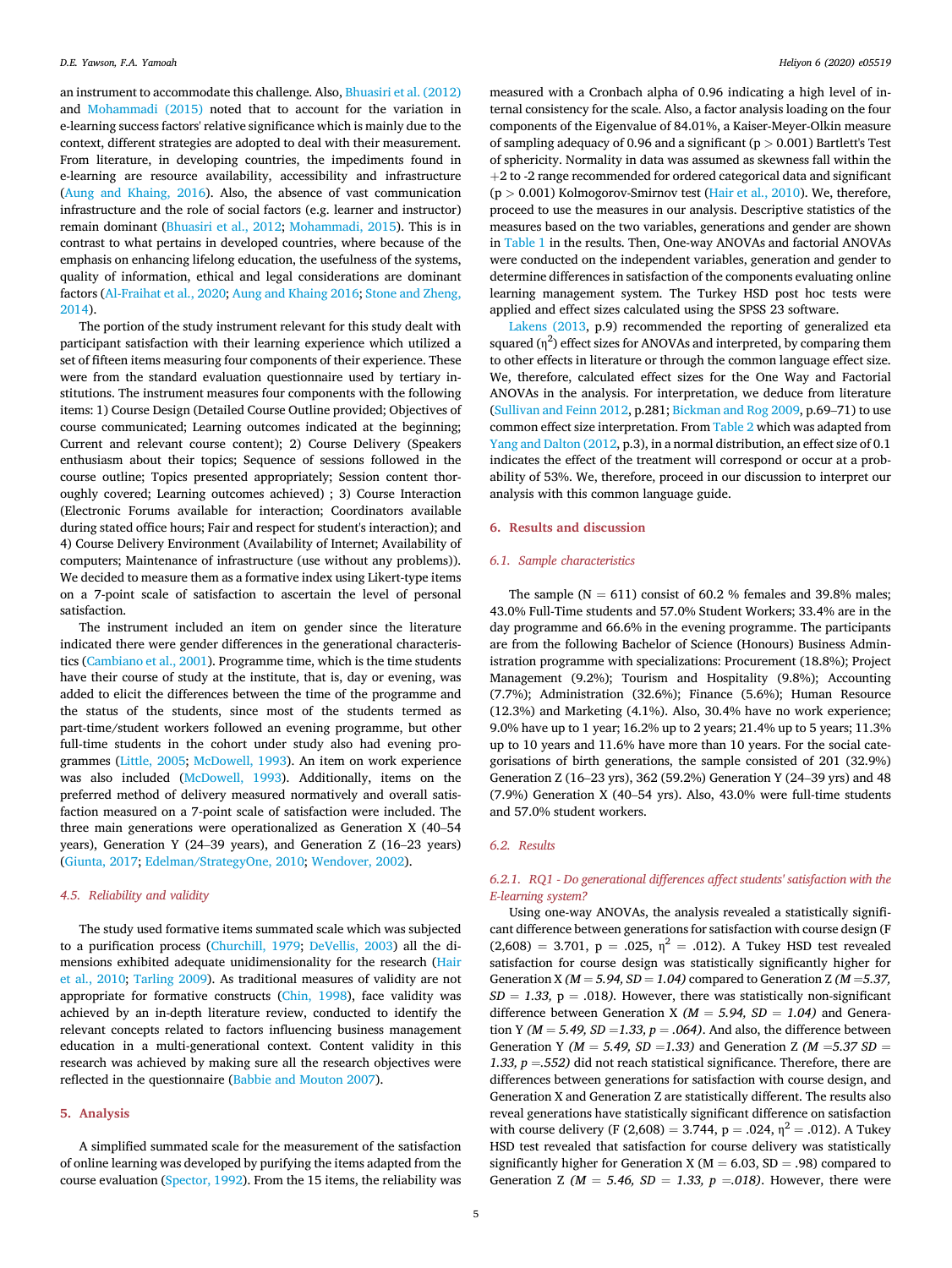#### <span id="page-6-0"></span>Table 1. Descriptives and correlations of measures.

| Measures                                                  |          | $\boldsymbol{2}$         | 3                        | 4                        | 5 | Gender<br>Male | Gender<br>Female | Generation<br>Z (IGeneration)<br>$(16-23 \text{ yrs})$ | <b>Generation Y</b><br>(Millennials) $(24-39 \text{ yrs})$ | Generation X<br>$(40 - 54 \text{ yrs})$ |
|-----------------------------------------------------------|----------|--------------------------|--------------------------|--------------------------|---|----------------|------------------|--------------------------------------------------------|------------------------------------------------------------|-----------------------------------------|
|                                                           |          |                          |                          |                          |   | M(SD)          | M(SD)            | M(SD)                                                  | M(SD)                                                      | M(SD)                                   |
| Rating of Total<br>Satisfaction<br>(Overall Satisfaction) | -        |                          |                          |                          |   | 5.62(1.24)     | 5.60(1.16)       | 5.41(1.19)                                             | 5.64(1.21)                                                 | 6.19(0.73)                              |
| Course Design                                             | .588**   | $\overline{\phantom{a}}$ |                          |                          |   | 5.46(1.36)     | 5.50(1.29)       | 5.37(1.33)                                             | 5.49(1.33)                                                 | 5.94(1.04)                              |
| <b>Course Delivery</b>                                    | $.596**$ | $.909**$                 | $\overline{\phantom{a}}$ |                          |   | 5.50(1.33)     | 5.62(1.27)       | 5.46(1.33)                                             | 5.58(1.30)                                                 | 6.03(0.98)                              |
| <b>Course Interaction</b>                                 | $.550**$ | $.770**$                 | .769**                   | $\overline{\phantom{0}}$ |   | 5.27(1.38)     | 5.27(1.31)       | 5.32(1.29)                                             | 5.20(1.40)                                                 | 5.61(0.94)                              |
| <b>Course Delivery</b><br>Environment                     | $.369**$ | $.512**$                 | .509**                   | $.629**$                 |   | 4.56(1.63)     | 4.32(1.71)       | 4.65(1.63)                                             | 4.30(1.67)                                                 | 4.95(1.61)                              |

\*\*. Correlation is significant at the 0.01 level (2-tailed).

 $N = 611.$ 

<span id="page-6-1"></span>

|  |  | Table 2. Interpretation of effect sizes. |  |  |  |
|--|--|------------------------------------------|--|--|--|
|--|--|------------------------------------------|--|--|--|

| <b>Effect Size</b> | Percent of<br>Non-Overlap of<br>two populations $(U_1)$ | Percentage in the second population<br>that exceeds the same percentage<br>in the first population $(U_2)$ | Percentage of the first<br>population which<br>the upper half<br>of the second population exceeds $(U_3)$ | Common Language<br>Effect Size (CLES) |
|--------------------|---------------------------------------------------------|------------------------------------------------------------------------------------------------------------|-----------------------------------------------------------------------------------------------------------|---------------------------------------|
| 0.0                | 0.0                                                     | 50.0                                                                                                       | 50.0                                                                                                      | 0.50                                  |
| 0.1                | 7.7                                                     | 52.0                                                                                                       | 54.0                                                                                                      | 0.53                                  |
| 0.2                | 14.8                                                    | 54.0                                                                                                       | 57.9                                                                                                      | 0.56                                  |
| 0.3                | 21.3                                                    | 56.0                                                                                                       | 61.8                                                                                                      | 0.58                                  |

statistically non-significant differences between Generation X ( $M = 6.03$ ,  $SD = .98$ ) and Generation Y ( $M = 5.58$ ,  $SD = 1.30$ ,  $p = .061$ ). And also, for Generation Y ( $M = 5.58$ ,  $SD = 1.30$ ) with Generation Z ( $M = 5.46$ ,  $SD =$ 1.33,  $p = .558$ ). Therefore, there are differences between generations for course delivery, and Generation X and Generation Z are statistically different. Besides, there is no difference between Generation Y and Generation Z. These results are in line with the current literature on multi-generations for differences in generations of students and the influence of their characteristics on use of E- Learning ([Selingo 2018](#page-8-33); [Seters](#page-8-18) [et al., 2012\)](#page-8-18). Generation Z are generally considered to be the internet generation and therefore very different from Generation X [\(Sandeen,](#page-8-17) [2008;](#page-8-17) [Hole et al., 2010](#page-8-29)). However, the addition to knowledge is the apparent statistical non-distinction of Generation Y to both Generations X and Z which could be attributed to the complex concept of intergenerational learning [\(Franz and Scheunp](#page-8-21)flug, 2016).

From the analysis, there was statistically significant difference between generations for satisfaction with course delivery environment (F  $(2,608) = 5.052$ , p = .007,  $\eta^2 = .016$ ). A Tukey HSD test revealed that satisfaction for course delivery environment was statistically significantly different for Generation Z ( $M = 4.65$ ,  $SD = 1.63$ ) compared to Generation Y ( $M = 4.30$ ,  $SD = 1.67$ ,  $p = .048$ ). Also, there was statistically significant lower satisfaction for Generation Y ( $M = 4.30$ ,  $SD = 1.67$ ) compared to Generation Z ( $M = 4.65$ ,  $SD = 1.63$ ,  $p = .048$ ) and Generation X ( $M = 4.95$ ,  $SD = 1.61$ ,  $p = 0.029$ ). There was no statistically significant difference between Generation X ( $M = 4.95$ ,  $SD = 1.61$ ) and Generation Z ( $M = 4.65$ ,  $SD = 1.63$ ,  $p = .482$ ). Therefore, there are differences between generations for satisfaction with course delivery environment and Generation Z and Generation Y are statistically different. Generation Y have the lowest satisfaction for the course delivery environment followed by Generation Z and Generation X respectively. This is important since [Selingo \(2018\)](#page-8-33) identified Generation Y as the generation which grew up with high affinity for quality education and [McCuskey \(2020\)](#page-8-32) identified them as the generation that introduced consumerism to higher education.

Furthermore, the analysis found statistically significant difference between generations for satisfaction with preference of mode of delivery (F (2,608) = 3.644, p = .027,  $\eta^2$  = .012). A Tukey HSD test revealed

satisfaction with preference of mode of delivery was statistically significantly lower for Generation Z ( $M = 2.36$ ,  $SD = .843$ ) compared to Generation X (2.71  $\pm$  .582, p = .020). Also, there were statistically nonsignificant differences in satisfaction of preference of mode of delivery between Generation Z ( $M = 2.36$ ,  $SD = .843$ ) and Generation Y ( $M =$ 2.43,  $SD = .814$ ,  $p = .538$ ), and between Generation Y ( $M = 2.43$ ,  $SD =$ .814) and Generation X ( $M = 2.71$ ,  $SD = .582$ ,  $p = .070$ ). Therefore, there are differences between generations for satisfaction with preference of mode of delivery and is lower in Generation Z than in Generation X. However, there are no differences between Generation Z and Generation Y, and between Generation Y and Generation X. This result, we posit may be due to the generational gap between students in Generational Z and the instructors who may be from Generation Y or X [\(Giunta, 2017](#page-8-26)).

In addition, there was statistically significant difference between generations for total satisfaction of the course (F  $(2,608) = 8.703$ , p < .001,  $\eta^2$  = .028). A Tukey HSD test revealed total satisfaction was statistically significantly higher for Generation X ( $M = 6.19$ ,  $SD = .734$ ) and Generation Z ( $M = 5.41$ ,  $SD = 1.193$ ,  $p < .001$ ) and Generation Y ( $M =$ 5.64,  $SD = 1.213$ ,  $p = .007$ ). Also, there was statistically non-significant difference between Generation Z ( $M = 5.41$ ,  $SD = 1.193$ ) and Generation Y ( $M = 5.64$ ,  $SD = 1.213$ ,  $p = .076$ ). On the contrary, there was statistically non-significant difference between generations for satisfaction with course interactions (F (2,608) = 2.195, p = .112,  $\eta^2$  = .007). Therefore, there are differences between generations for total satisfaction of the course. Total satisfaction for the course is highest in Generation X followed by Generation Z and Generation Y respectively. This result reveals differences in the satisfaction for components of the course and its total satisfaction. Also, though Generation X may have satisfaction issues with other components of the E-Learning they have the highest satisfaction with total course satisfaction. A show of their appreciative characteristic to Higher education learning and professional development ([Rood 2011](#page-8-35); [Coomes and DeBard 2004\)](#page-8-34).

#### 6.2.2. RQ2 - Do gender differences affect students' satisfaction with the online learning system?

One-Way ANOVAs were utilized to determine if the independent variable gender has a statistically significant effect on the satisfaction of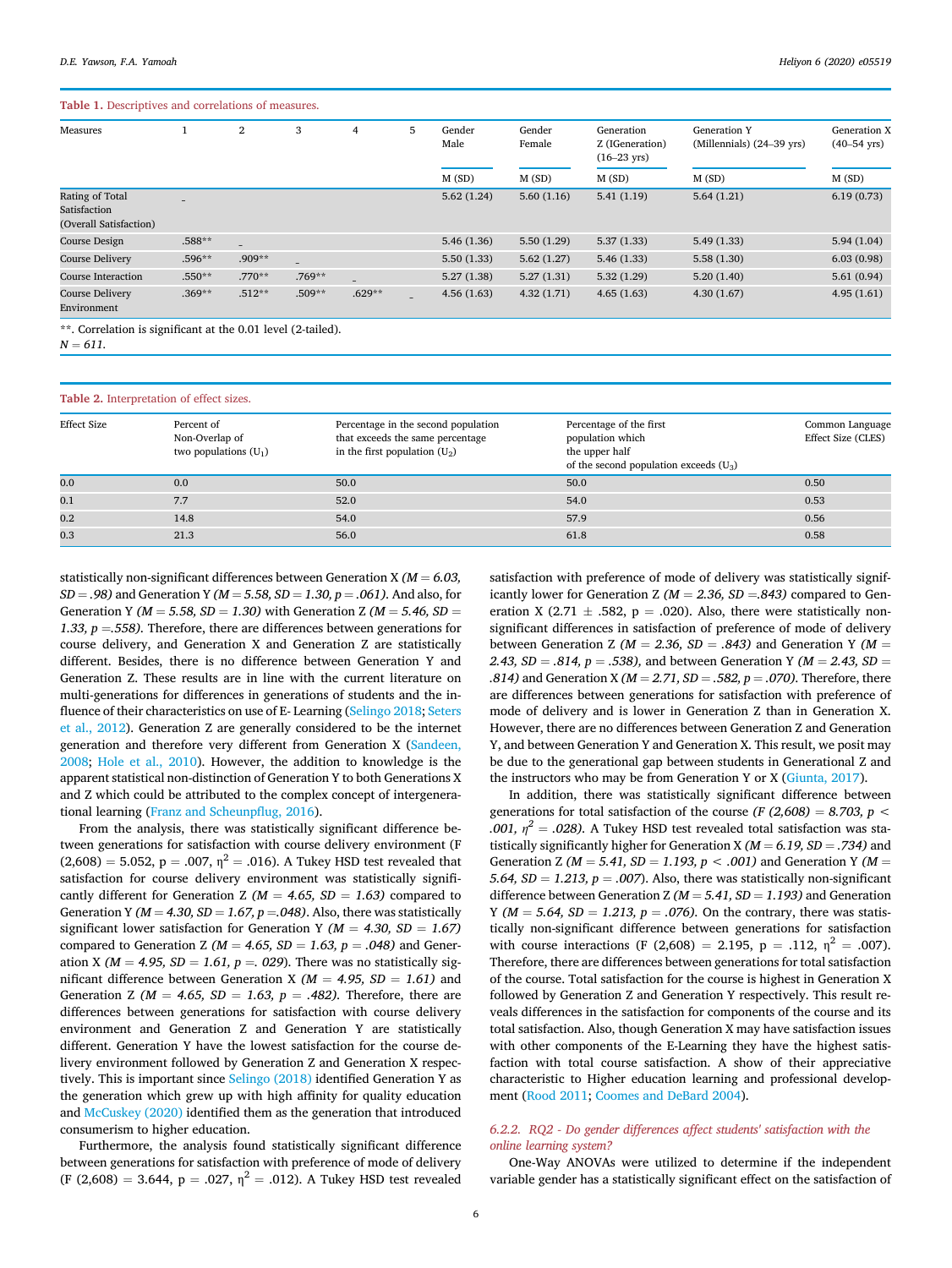online learning management system components. It was found to be statistically non-significant for differences in satisfaction with the online course by gender for course design  $(F (1,609) = .143, p = .705, \eta^2 = .000)$ , course delivery (F (1,609) = 1.166, p = .281,  $\eta^2$  = .002), course interaction (F (1,609) = .002, p = .968,  $\eta^2 = 000$ ) and course delivery environment (F (1,609) = 3.049, p = 081,  $\eta^2$  = 005). Also, differences by gender for preference of mode of delivery  $(F (1,609) = .201, p = .654, \eta^2)$  $=$  .000) and rating of total satisfaction of the course (F (1,609)  $=$  .057, p =.811,  $\eta^2$  =.000) did not reach statistical significance. Thus, gender differences do not affect the student's satisfaction with the online learning system used in an undergraduate business school cohort programme. In literature, [Astleitner, and Steinberg \(2005\)](#page-8-47) in a meta-study where gender was statistically significant in online learning studies found effects sizes ( $\eta^2$ ) averaging.30 (with a standard deviation of 0.63), which from [Table 2](#page-6-1) indicates an effect of gender will correspond or occur at a probability of 58%. Therefore, concluding that gender only has a very small practically relevant effect on different variables which are important in online learning. Also, the literature attest to these mixed outcomes for satisfaction by gender [\(Al-Azawei et al., 2017](#page-8-45); [Ramírez-Correa et al.,](#page-8-69) [2015;](#page-8-69) [Bruestle et al., 2009](#page-8-70); [Price, 2006\)](#page-8-71).

#### 6.2.3. RQ3 - What are the student stakeholders' satisfaction characteristics of E-learning that are influenced by stakeholder student gender and generations interactions in an online undergraduate curriculum?

Using factorial ANOVAs the analysis found statistically nonsignificant differences between interactions effects of generations and gender in the components of the Online Learning Management System satisfaction with course design (F (2,605) = 2.281, p = .103,  $\eta^2$  = .007); satisfaction with course delivery (F (2,605) = 1.926, p = .147,  $\eta^2$  = .006); satisfaction with course interaction (F (2,605) = .386, p = .680,  $\eta^2$  = .001); satisfaction with course delivery environment (F $(2,605) = .223$ , p  $=$  .800,  $\eta^2 =$  .001); satisfaction with preference of mode of delivery (F  $(2,605) = 1.445$ ,  $p = .237$ ,  $\eta^2 = .005$ ) and total satisfaction with the course (F (2,605) = .235, p = .790,  $\eta^2$  = .001). Thus, there are no differences of interactive effects of generations and gender satisfaction in this population. This result feeds into the debate of gender interactions in E-Learning in the literature which has led to mixed results [\(Al-Azawei](#page-8-45) [et al., 2017](#page-8-45); [Ramírez-Correa et al., 2015;](#page-8-69) [Bruestle et al., 2009](#page-8-70); [Price,](#page-8-71) [2006\)](#page-8-71).

### 7. Limitations, recommendation for practice and further research

Finally, the limitations of the study include the inability to completely control sample was drawn from one tertiary institution, which may influence the responses and therefore the generalisability of the findings. The paper also provides an opportunity for future research, which could examine the variables through a longitudinal study to provide evidence on the changing patterns over time, compliance with study ethics and relationships with perspectives of satisfaction of lecturers and instructional designers.

For practice, the study reveals students' generational differences affect student's satisfaction of online learning system by primarily affecting the following components of the course design; course delivery; course delivery environment; preference of the mode of delivery and total satisfaction of the course. From the effect sizes  $(\eta^2)$  analyses, generational difference effects for student's satisfaction of online learning system are shown in the following components of the Online Learning Management System. From [Table 2](#page-6-1) generational effects account for a probability of about 53% for satisfaction with course design ( $\eta^2 = .012$ ); satisfaction with course delivery ( $\eta^2 = .012$ ); and satisfaction with preference of mode of delivery ( $\eta^2 = .012$ ). A probability of approximately 56% effect in satisfaction with course delivery environment ( $\eta^2$  = .016) and 58% for total satisfaction of the course ( $\eta^2 = .028$ ).

The analysis for gender found it does not affect learning in the online Learning Management System. This study, therefore, adds to the literature of studies on online learning [\(Seters et al., 2012;](#page-8-18) [Dong and](#page-8-42) [Zhang 2011;](#page-8-42) [Yukselturk and Bulut 2009\)](#page-9-6). Besides, in a developing country setting gender does not affect online learning in the face of the argument of contention of the gender divide in the use of internet online learning and higher levels of satisfaction in "combined" or multigenerational learning groups [\(Horvat et al., 2015](#page-8-1)).

Generation X: In a multi-generations undergraduate online learning environment, Generation X contextualise the highest satisfaction for course design, course delivery, preference for mode of delivery and total overall satisfaction. This is borne out of the characteristic of appreciation for professional development.

Generation Y: Generation Y in a multi-generational undergraduate online learning environment have the least contextualisation of satisfaction for course delivery environment and total satisfaction with courses. This may be contrary to expectation for a generation that grew up with computers but can be due to the lack of the use of computers in their learning process in their educational environment.

Generation Z: Generation Z in a multi-generational undergraduate online learning environment has high satisfaction for course delivery environment, and moderate satisfaction to course design, course delivery and preference of a mode of delivery. This is the Internet Generation and as such s due to their compatibility and dependency on computer technology.

#### 8. Conclusions

The results reveal differences in student's satisfaction for online learning management systems based on the generation cohort in a multigenerational cohort of an undergraduate business programme. Therefore, in our desire to engage in the online undergraduate degreeawarding programmes in our current multi-generation cohort programmes there is a need to assess the composition of the cohort to recognise how learning and its satisfaction takes place in the cohort to inform and contextualise teaching. Also, there is a need to vary the emphasis placed on the components of the course on a continuum to accommodate the composition of the cohort. These findings provide important contributions for lecturers, curriculum designers, and the career development and administrative staff of HEIs to input into strategies of online courses design, which will enhance student learning and experience.

#### **Declarations**

#### Author contribution statement

D. E. Yawson: Conceived and designed the experiments; Performed the experiments; Analyzed and interpreted the data; Contributed reagents, materials, analysis tools or data; Wrote the paper.

F. A. Yamoah: Conceived and designed the experiments; Wrote the paper.

#### Funding statement

This research did not receive any specific grant from funding agencies in the public, commercial, or not-for-profit sectors.

#### Declaration of interests statement

The authors declare no conflict of interest.

#### Additional information

No additional information is available for this paper.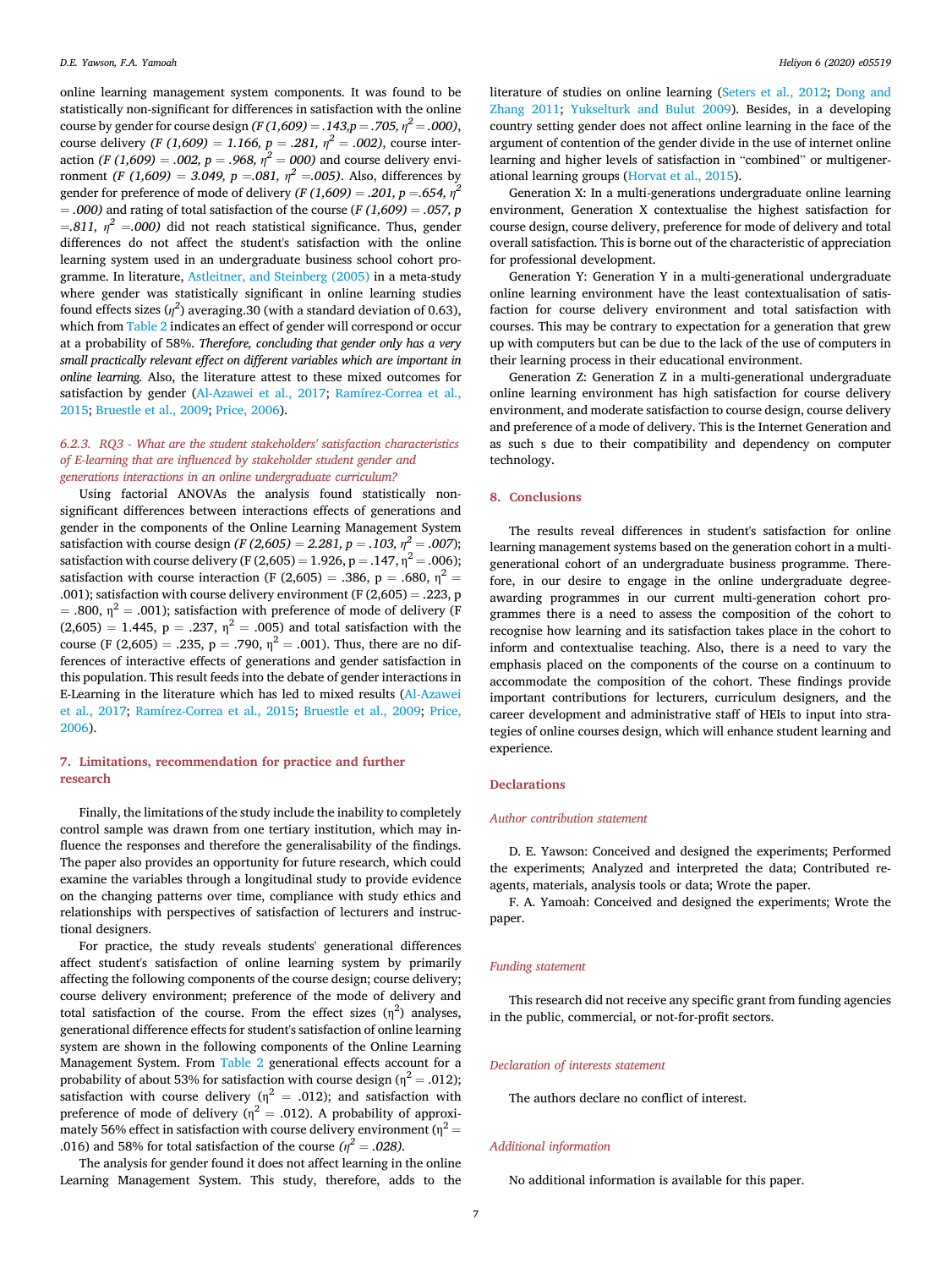#### References

<span id="page-8-45"></span>[Al-Azawei, A., Parslow, P., Lundqvist, K., 2017. Investigating the effect of learning styles](http://refhub.elsevier.com/S2405-8440(20)32362-8/sref1) [in a blended e-learning system: an extension of the technology acceptance model](http://refhub.elsevier.com/S2405-8440(20)32362-8/sref1) [\(TAM\). Australas. J. Educ. Technol. 33 \(2\), 1](http://refhub.elsevier.com/S2405-8440(20)32362-8/sref1)–[23.](http://refhub.elsevier.com/S2405-8440(20)32362-8/sref1)

- <span id="page-8-9"></span>[Al-Fraihat, D., Joy, M., Sinclair, J., 2020. Evaluating E-learning systems success: an](http://refhub.elsevier.com/S2405-8440(20)32362-8/sref2) [empirical study. Comput. Hum. Behav. 102, 67](http://refhub.elsevier.com/S2405-8440(20)32362-8/sref2)–[86.](http://refhub.elsevier.com/S2405-8440(20)32362-8/sref2)
- <span id="page-8-2"></span>[Andrade, M.S., Miller, R.M., Kunz, M.B., Ratliff, J.M., 2020. Online learning in schools of](http://refhub.elsevier.com/S2405-8440(20)32362-8/sref3) [business: the impact of quality assurance measures. J. Educ. Bus. 95 \(1\), 37](http://refhub.elsevier.com/S2405-8440(20)32362-8/sref3)–[44.](http://refhub.elsevier.com/S2405-8440(20)32362-8/sref3)

<span id="page-8-0"></span>[Astin, A.W., 1993. What Matters in College? Four Critical Years Revisited. Jossey-Bass,](http://refhub.elsevier.com/S2405-8440(20)32362-8/sref4) [San Francisco, CA](http://refhub.elsevier.com/S2405-8440(20)32362-8/sref4).

<span id="page-8-47"></span>[Astleitner, H., Steinberg, R., 2005. Are there gender differences in web-based learning?](http://refhub.elsevier.com/S2405-8440(20)32362-8/sref5) [An integrated model and related effect sizes. Educ. Technol. Rev. 13 \(1\), 47](http://refhub.elsevier.com/S2405-8440(20)32362-8/sref5)–[63.](http://refhub.elsevier.com/S2405-8440(20)32362-8/sref5)

<span id="page-8-56"></span>[Aung, T.N., Khaing, S.S., 2016. Challenges of implementing e-learning in developing](http://refhub.elsevier.com/S2405-8440(20)32362-8/sref6) [countries: a Review. In: Zin, T., Lin, J.W., Pan, J.S., Tin, P., Yokota, M. \(Eds.\), Genetic](http://refhub.elsevier.com/S2405-8440(20)32362-8/sref6) [and Evolutionary Computing. Springer, Cham, pp. 405](http://refhub.elsevier.com/S2405-8440(20)32362-8/sref6)–[411](http://refhub.elsevier.com/S2405-8440(20)32362-8/sref6).

<span id="page-8-64"></span>[Babbie, E., Mouton, J., 2007. The Practice of Social Research, seventh ed. Oxford](http://refhub.elsevier.com/S2405-8440(20)32362-8/sref7) [University Press, Cape Town](http://refhub.elsevier.com/S2405-8440(20)32362-8/sref7).

<span id="page-8-6"></span>[Barr, R.B., Tagg, J., 1995. From teaching to learning: a new paradigm for undergraduate](http://refhub.elsevier.com/S2405-8440(20)32362-8/sref8) [education. Change 27 \(6\), 13](http://refhub.elsevier.com/S2405-8440(20)32362-8/sref8)–[25.](http://refhub.elsevier.com/S2405-8440(20)32362-8/sref8)

<span id="page-8-27"></span>[Baxter Magolda, M.B., 1999. Creating Contexts for Learning and Self-Authorship:](http://refhub.elsevier.com/S2405-8440(20)32362-8/sref9)

<span id="page-8-54"></span>[Constructive-Developmental Pedagogy. Vanderbilt University Press, Nashville, TN.](http://refhub.elsevier.com/S2405-8440(20)32362-8/sref9) [Bhuasiri, W., Xaymoungkhoun, O., Zo, H., Rho, J.J., Ciganek, A.P., 2012. Critical success](http://refhub.elsevier.com/S2405-8440(20)32362-8/sref10) [factors for e-learning in developing countries: a comparative analysis between ICT](http://refhub.elsevier.com/S2405-8440(20)32362-8/sref10) [experts and faculty. Comput. Educ. 58 \(2\), 843](http://refhub.elsevier.com/S2405-8440(20)32362-8/sref10)–[855.](http://refhub.elsevier.com/S2405-8440(20)32362-8/sref10)

<span id="page-8-68"></span>[Bickman, L., Rog, D.J., 2009. The SAGE Handbook of Applied Social Research Methods.](http://refhub.elsevier.com/S2405-8440(20)32362-8/sref11) [SAGE Publications, Inc, Thousand Oaks, CA](http://refhub.elsevier.com/S2405-8440(20)32362-8/sref11).

<span id="page-8-49"></span>[Bolliger, D.U., Martindale, T., 2004. Key factors for determining student satisfaction in](http://refhub.elsevier.com/S2405-8440(20)32362-8/sref12) [online courses. Int. J. e Learn. 3 \(1\), 61](http://refhub.elsevier.com/S2405-8440(20)32362-8/sref12)–[67.](http://refhub.elsevier.com/S2405-8440(20)32362-8/sref12)

<span id="page-8-70"></span>[Bruestle, P., Haubner, D., Schinzel, B., Holthaus, M., Remmele, B., Schirmer, D.,](http://refhub.elsevier.com/S2405-8440(20)32362-8/sref13) [Reips, U.D., 2009. Doing E-learning/doing gender? Examining the relationship](http://refhub.elsevier.com/S2405-8440(20)32362-8/sref13) [between students' gender concepts and E-learning technology. In: 5th European](http://refhub.elsevier.com/S2405-8440(20)32362-8/sref13) [Symposium on Gender](http://refhub.elsevier.com/S2405-8440(20)32362-8/sref13) & [ICT Digital Cultures: Participation - Empowerment](http://refhub.elsevier.com/S2405-8440(20)32362-8/sref13) – [Diversity, March 5 - 7, 2009 - University of Bremen](http://refhub.elsevier.com/S2405-8440(20)32362-8/sref13).

<span id="page-8-57"></span>[Cambiano, R.L., De Vore, J.B., Harvey, R.L., 2001. Learning style preferences of the](http://refhub.elsevier.com/S2405-8440(20)32362-8/sref14) [cohorts: generation X, Baby Boomers, and the silent generation. PAACE J. Lifelong](http://refhub.elsevier.com/S2405-8440(20)32362-8/sref14) [Learning 10, 31](http://refhub.elsevier.com/S2405-8440(20)32362-8/sref14)–[39.](http://refhub.elsevier.com/S2405-8440(20)32362-8/sref14)

<span id="page-8-4"></span>Campbell, L., 2004. What does the "e" [stand for? \(Report\). Department of Science and](http://refhub.elsevier.com/S2405-8440(20)32362-8/sref15) [Mathematics Education. The University of Melbourne, Melbourne](http://refhub.elsevier.com/S2405-8440(20)32362-8/sref15).

- <span id="page-8-8"></span>[Chaubey, A., Bhattachary, B., 2015. Learning management system in higher education.](http://refhub.elsevier.com/S2405-8440(20)32362-8/sref16) [Int. J. Sci. Technol. Eng. 2 \(3\), 158](http://refhub.elsevier.com/S2405-8440(20)32362-8/sref16)–[162](http://refhub.elsevier.com/S2405-8440(20)32362-8/sref16).
- <span id="page-8-63"></span>[Chin, W.W., 1998. Issues and opinion on structural equation modeling. MIS Q. 22 \(1\),](http://refhub.elsevier.com/S2405-8440(20)32362-8/sref17) [7](http://refhub.elsevier.com/S2405-8440(20)32362-8/sref17)–[16. March](http://refhub.elsevier.com/S2405-8440(20)32362-8/sref17).
- <span id="page-8-60"></span>[Churchill Jr., G.A., 1979. A paradigm for developing better measures of marketing](http://refhub.elsevier.com/S2405-8440(20)32362-8/sref18) [constructs. J. Market. Res. 16 \(1\), 64](http://refhub.elsevier.com/S2405-8440(20)32362-8/sref18)–[73.](http://refhub.elsevier.com/S2405-8440(20)32362-8/sref18)

<span id="page-8-43"></span>[Chyung, S.Y., 2007. Age and gender differences in online behavior, self-ef](http://refhub.elsevier.com/S2405-8440(20)32362-8/sref19)ficacy and [academic performance. Q. Rev. Dist. Educ. 8 \(3\), 213](http://refhub.elsevier.com/S2405-8440(20)32362-8/sref19)–[222](http://refhub.elsevier.com/S2405-8440(20)32362-8/sref19).

<span id="page-8-10"></span>[Cidral, W.A., Oliveira, T., Di Felice, M., Aparicio, M., 2018. E-learning success](http://refhub.elsevier.com/S2405-8440(20)32362-8/sref20) [determinants: Brazilian empirical study. Comput. Educ. 122, 273](http://refhub.elsevier.com/S2405-8440(20)32362-8/sref20)–[290.](http://refhub.elsevier.com/S2405-8440(20)32362-8/sref20)

<span id="page-8-53"></span>[Cook, T.D., Campbell, D.T., 1979. Quasi-Experimentation: Design](http://refhub.elsevier.com/S2405-8440(20)32362-8/sref21) & [Analysis Issues for](http://refhub.elsevier.com/S2405-8440(20)32362-8/sref21) [Field Settings. Houghton Mif](http://refhub.elsevier.com/S2405-8440(20)32362-8/sref21)flin Company, Boston.

<span id="page-8-34"></span>[Coomes, M.D., DeBard, R., 2004. A generational approach to understanding students.](http://refhub.elsevier.com/S2405-8440(20)32362-8/sref22) [N. Dir. Student Serv. 106, 5](http://refhub.elsevier.com/S2405-8440(20)32362-8/sref22)–[16.](http://refhub.elsevier.com/S2405-8440(20)32362-8/sref22)

<span id="page-8-41"></span>Corrigan, T., Mcnamara, G., O'[Hara, J., 2013. Intergenerational learning: a valuable](http://refhub.elsevier.com/S2405-8440(20)32362-8/sref80) [learning experience for higher education students. Eurasian J. Educ. Res. 52,](http://refhub.elsevier.com/S2405-8440(20)32362-8/sref80) [117](http://refhub.elsevier.com/S2405-8440(20)32362-8/sref80)–[136](http://refhub.elsevier.com/S2405-8440(20)32362-8/sref80).

<span id="page-8-20"></span>[Cyert, R.M., March, J.G., 1963. Englewood cliffs. NJA Behav. Theor. Firm 2 \(4\), 169](http://refhub.elsevier.com/S2405-8440(20)32362-8/sref23)–[187.](http://refhub.elsevier.com/S2405-8440(20)32362-8/sref23)

<span id="page-8-5"></span>[Dahlstrom, E., Brooks, D.C., Bichsel, J., 2014. The current ecosystem of learning](http://refhub.elsevier.com/S2405-8440(20)32362-8/sref24) [management systems in higher education: student, faculty, and IT perspectives.](http://refhub.elsevier.com/S2405-8440(20)32362-8/sref24) [Research Report. ECAR, Louisville, CO.](http://refhub.elsevier.com/S2405-8440(20)32362-8/sref24)

<span id="page-8-14"></span>[Damnjanovic, V., Jednak, S., Mijatovic, I., 2015. Factors affecting the](http://refhub.elsevier.com/S2405-8440(20)32362-8/sref25) [effectiveness and use of Moodle: students' perception. Interact. Learn.](http://refhub.elsevier.com/S2405-8440(20)32362-8/sref25) [Environ. 23 \(4\), 496](http://refhub.elsevier.com/S2405-8440(20)32362-8/sref25)–[514](http://refhub.elsevier.com/S2405-8440(20)32362-8/sref25).

<span id="page-8-61"></span>[DeVellis, R., 2003. Scale Development: theory and applications. In: Applied Social](http://refhub.elsevier.com/S2405-8440(20)32362-8/sref26) arch Methods Series, 26. SAGE Publications Inc, Thousand Oaks. California.

<span id="page-8-42"></span>[Dong, J.Q., Zhang, X., 2011. Gender differences in adoption of information systems: new](http://refhub.elsevier.com/S2405-8440(20)32362-8/sref27) fi[ndings from China. Comput. Hum. Behav. 27 \(1\), 384](http://refhub.elsevier.com/S2405-8440(20)32362-8/sref27)–[390.](http://refhub.elsevier.com/S2405-8440(20)32362-8/sref27)

<span id="page-8-48"></span>[Dziuban, C.D., Moskal, P.D., Hartman, J., 2005. Higher education, blended learning, and](http://refhub.elsevier.com/S2405-8440(20)32362-8/sref28) [the generations: knowledge is power: No more. In: Bourne, J., Moore, J.C. \(Eds.\),](http://refhub.elsevier.com/S2405-8440(20)32362-8/sref28) [Elements of Quality Online Education: Engaging Communities. Sloan Center for](http://refhub.elsevier.com/S2405-8440(20)32362-8/sref28) [Online Education, Needham: MA.](http://refhub.elsevier.com/S2405-8440(20)32362-8/sref28)

<span id="page-8-31"></span>Edelman/StrategyOne, 2010. The 8095 Exchange: Millennials, Their Actions Surrounding Brands, and the Dynamics of Reverberation. Retrieved from. [www.slideshare.net/Ed](http://www.slideshare.net/EdelmanDigital/8095-white-paper) [elmanDigital/8095-white-paper.](http://www.slideshare.net/EdelmanDigital/8095-white-paper)

<span id="page-8-11"></span>[Eom, S.B., Ashill, N.J., 2018. A system's view of e-learning success model. Decis. Sci. J.](http://refhub.elsevier.com/S2405-8440(20)32362-8/sref30) [Innovat. Educ. 16 \(1\), 42](http://refhub.elsevier.com/S2405-8440(20)32362-8/sref30)–[76](http://refhub.elsevier.com/S2405-8440(20)32362-8/sref30).

<span id="page-8-37"></span>Frand, J.L., 2000. The information-age mindset. Educ. Rev. 35 (5), 14–24. Retrieved from. [http://net.educause.edu/apps/er/erm00/articles005/erm0051.pdf.](http://net.educause.edu/apps/er/erm00/articles005/erm0051.pdf)

<span id="page-8-21"></span>Franz, J., Scheunpfl[ug, A., 2016. A systematic perspective on intergenerational learning:](http://refhub.elsevier.com/S2405-8440(20)32362-8/sref32) theoretical and empirical fi[ndings. Stud. Paedagog 21 \(2\), 24](http://refhub.elsevier.com/S2405-8440(20)32362-8/sref32)–[41.](http://refhub.elsevier.com/S2405-8440(20)32362-8/sref32)

<span id="page-8-26"></span>[Giunta, C., 2017. An emerging awareness of generation Z students for higher education](http://refhub.elsevier.com/S2405-8440(20)32362-8/sref33) [professors. Arch. Bus. Res. 5 \(4\), 90](http://refhub.elsevier.com/S2405-8440(20)32362-8/sref33)–[104](http://refhub.elsevier.com/S2405-8440(20)32362-8/sref33).

<span id="page-8-62"></span>[Hair Jr., J.F., Black, W.C., Babin, B.J., Anderson, R.E., 2010. Multivariate Data Analysis,](http://refhub.elsevier.com/S2405-8440(20)32362-8/sref34) [seventh ed. Pearson Education; Prentice-Hall, Upper Saddle River, NJ.](http://refhub.elsevier.com/S2405-8440(20)32362-8/sref34)

<span id="page-8-29"></span>Hole, D., Zhong, L., Schwartz, J., 2010. Talking about Whose Generation? Why Western Generational Models Can't Account for a Global Workforce. Issue 6. Available online:

[http://www.deloitte.com/view/en\\_US/us/Insights/Browse-by-Content-Type/de](http://www.deloitte.com/view/en_US/us/Insights/Browse-by-Content-Type/deloitte-review/5d6e2bb18ef26210VgnVCM100000ba42f00aRCRD.htm) [loitte-review/5d6e2bb18ef26210VgnVCM100000ba42f00aRCRD.htm](http://www.deloitte.com/view/en_US/us/Insights/Browse-by-Content-Type/deloitte-review/5d6e2bb18ef26210VgnVCM100000ba42f00aRCRD.htm).

<span id="page-8-1"></span>[Horvat, A., Dobrota, M., Krsmanovic, M., Cudanov, M., 2015. Student perception of](http://refhub.elsevier.com/S2405-8440(20)32362-8/sref36) [Moodle learning management system: a satisfaction and signi](http://refhub.elsevier.com/S2405-8440(20)32362-8/sref36)ficance analysis. [Interact. Learn. Environ. 23 \(4\), 515](http://refhub.elsevier.com/S2405-8440(20)32362-8/sref36)–[527.](http://refhub.elsevier.com/S2405-8440(20)32362-8/sref36)

<span id="page-8-30"></span>[Howe, N., Strauss, W., 2003. Millennials Go to College. American Association of](http://refhub.elsevier.com/S2405-8440(20)32362-8/sref37)

<span id="page-8-24"></span>Registrars and Admissions Offi[cers and LifeCourse Associates, Great Falls, Va.](http://refhub.elsevier.com/S2405-8440(20)32362-8/sref37) [Howe, N., Strauss, W., 2000. Millennials Rising: the Next Great Generation. Vintage](http://refhub.elsevier.com/S2405-8440(20)32362-8/sref38) [Books, New York](http://refhub.elsevier.com/S2405-8440(20)32362-8/sref38).

<span id="page-8-46"></span>[Hung, M., Chou, C., Chen, C., Own, Z., 2010. Learner readiness for online learning: scale](http://refhub.elsevier.com/S2405-8440(20)32362-8/sref39) [development and student perceptions. Comput. Educ. 55 \(3\), 1080](http://refhub.elsevier.com/S2405-8440(20)32362-8/sref39)–[1090](http://refhub.elsevier.com/S2405-8440(20)32362-8/sref39).

<span id="page-8-13"></span>[Ker](http://refhub.elsevier.com/S2405-8440(20)32362-8/sref40)žič, D., Tomaž[evi](http://refhub.elsevier.com/S2405-8440(20)32362-8/sref40)č, N., Aristovnik, A., Umek, L., 2019. Exploring critical factors of the [perceived usefulness of blended learning for higher education students. PloS One 14](http://refhub.elsevier.com/S2405-8440(20)32362-8/sref40)  $(11)$ .

<span id="page-8-28"></span>[Kolb, A.Y., Kolb, D.A., 2005. Learning styles and learning spaces: enhancing experiential](http://refhub.elsevier.com/S2405-8440(20)32362-8/sref41) [learning in higher education. Acad. Manag. Learn. Educ. 4, 193](http://refhub.elsevier.com/S2405-8440(20)32362-8/sref41)–[212.](http://refhub.elsevier.com/S2405-8440(20)32362-8/sref41)

<span id="page-8-40"></span>[Koutropoulos, A., 2011. Digital natives: ten years after. MERLOT J. Online Learn. Teach. 7](http://refhub.elsevier.com/S2405-8440(20)32362-8/sref79) [\(4\), 525](http://refhub.elsevier.com/S2405-8440(20)32362-8/sref79)–[538.](http://refhub.elsevier.com/S2405-8440(20)32362-8/sref79)

<span id="page-8-22"></span>[Kupperschmidt, B.R., 2000. Multigeneration employees: strategies for effective](http://refhub.elsevier.com/S2405-8440(20)32362-8/sref42) [management. Health Care Manag. 19 \(1\), 65e76.](http://refhub.elsevier.com/S2405-8440(20)32362-8/sref42)

<span id="page-8-66"></span>[Lakens, D., 2013. Calculating and reporting effect sizes to facilitate cumulative science: a](http://refhub.elsevier.com/S2405-8440(20)32362-8/sref43) [practical primer for t-tests and ANOVAs. Front. Psychol. 4](http://refhub.elsevier.com/S2405-8440(20)32362-8/sref43).

<span id="page-8-19"></span>[Lee, Y.H., Hsieh, Y.C., Hsu, C.N., 2011. Adding innovation diffusion theory to the](http://refhub.elsevier.com/S2405-8440(20)32362-8/sref44) [technology acceptance model: supporting employees' intentions to use e-learning](http://refhub.elsevier.com/S2405-8440(20)32362-8/sref44) [systems. J. Educat. Technol. Soc. 14 \(4\)](http://refhub.elsevier.com/S2405-8440(20)32362-8/sref44).

<span id="page-8-58"></span>[Little, B., 2005. Part-time Students and Employability. Learning and Employability, Series](http://refhub.elsevier.com/S2405-8440(20)32362-8/sref81) [Two. HEA, York](http://refhub.elsevier.com/S2405-8440(20)32362-8/sref81).

<span id="page-8-32"></span>McCuskey, B., 2020. Generations in higher Ed. Available from: [https://www.purdue.edu](https://www.purdue.edu/vpsl/resources/generations.php) [/vpsl/resources/generations.php](https://www.purdue.edu/vpsl/resources/generations.php). (Accessed 26 June 2020).

<span id="page-8-59"></span>[McDowell, L., 1993. Enterprise education and part-time students. Assess. Eval. High.](http://refhub.elsevier.com/S2405-8440(20)32362-8/sref82) [Educ. 18 \(3\), 187](http://refhub.elsevier.com/S2405-8440(20)32362-8/sref82)–[204](http://refhub.elsevier.com/S2405-8440(20)32362-8/sref82).

<span id="page-8-55"></span>[Mohammadi, H., 2015. Investigating users' perspectives on e-learning: an integration of](http://refhub.elsevier.com/S2405-8440(20)32362-8/sref46) [TAM and IS success model. Comput. Hum. Behav. 45, 359](http://refhub.elsevier.com/S2405-8440(20)32362-8/sref46)–[374](http://refhub.elsevier.com/S2405-8440(20)32362-8/sref46).

<span id="page-8-36"></span>[Monaco, M., Martin, M., 2007. The millennial student: a new generation of learners. Athl.](http://refhub.elsevier.com/S2405-8440(20)32362-8/sref47) [Train. Educ. J. 2 \(Apr-Jun\), 42](http://refhub.elsevier.com/S2405-8440(20)32362-8/sref47)–[46](http://refhub.elsevier.com/S2405-8440(20)32362-8/sref47).

<span id="page-8-50"></span>[Mtebe, J.S., Raisamo, R., 2014. A model for assessing learning management system.](http://refhub.elsevier.com/S2405-8440(20)32362-8/sref48) [Success in higher education in sub-saharan countries. Electron. J. Inf. Syst. Dev.](http://refhub.elsevier.com/S2405-8440(20)32362-8/sref48) [Ctries. 61 \(7\), 1](http://refhub.elsevier.com/S2405-8440(20)32362-8/sref48)–[17](http://refhub.elsevier.com/S2405-8440(20)32362-8/sref48).

<span id="page-8-51"></span>[Mtebe, J.S., Raphael, C., 2018. Key factors in learners' satisfaction with the e-learning](http://refhub.elsevier.com/S2405-8440(20)32362-8/sref49) [system at the University of Dar es Salaam, Tanzania. Australas. J. Educ. Technol. 34](http://refhub.elsevier.com/S2405-8440(20)32362-8/sref49)  $(4)$ .

<span id="page-8-3"></span>[Nicholson, P., 2007. A history of E-learning. In: Fern](http://refhub.elsevier.com/S2405-8440(20)32362-8/sref50)ández-Manjón, B., Sá[nchez-](http://refhub.elsevier.com/S2405-8440(20)32362-8/sref50)[P](http://refhub.elsevier.com/S2405-8440(20)32362-8/sref50)[erez, J.M., Gomez-Pulido, J.A., Vega-Rodríguez, M.A., Bravo-Rodríguez, J. \(Eds.\),](http://refhub.elsevier.com/S2405-8440(20)32362-8/sref50) [Computers and Education. Springer, Dordrecht.](http://refhub.elsevier.com/S2405-8440(20)32362-8/sref50)

<span id="page-8-71"></span>[Price, L., 2006. Gender differences and similarities in online courses: challenging](http://refhub.elsevier.com/S2405-8440(20)32362-8/sref51) [stereotypical views of women. J. Comput. Assist. Learn. 22 \(5\), 349](http://refhub.elsevier.com/S2405-8440(20)32362-8/sref51)–[359.](http://refhub.elsevier.com/S2405-8440(20)32362-8/sref51)

<span id="page-8-69"></span>[Ramírez-Correa, P.E., Arenas-Gait](http://refhub.elsevier.com/S2405-8440(20)32362-8/sref52)á[n, J., Rond](http://refhub.elsevier.com/S2405-8440(20)32362-8/sref52)á[n-Catalu](http://refhub.elsevier.com/S2405-8440(20)32362-8/sref52)ñ[a, F.J., 2015. Gender and](http://refhub.elsevier.com/S2405-8440(20)32362-8/sref52) [acceptance of E-learning: a multi-group Analysis based on a structural equation](http://refhub.elsevier.com/S2405-8440(20)32362-8/sref52)

<span id="page-8-16"></span>[model among college students in Chile and Spain. PloS One 10 \(10\), e0140460.](http://refhub.elsevier.com/S2405-8440(20)32362-8/sref52) [Raspopovic, M., Jankulovic, A., Runic, J., Lucic, V., 2014. Success factors for e-learning in](http://refhub.elsevier.com/S2405-8440(20)32362-8/sref53) [a developing country: a case study of Serbia. Int. Rev. Res. Open Dist. Learn. 15 \(3\),](http://refhub.elsevier.com/S2405-8440(20)32362-8/sref53) [1](http://refhub.elsevier.com/S2405-8440(20)32362-8/sref53)–[23.](http://refhub.elsevier.com/S2405-8440(20)32362-8/sref53)

<span id="page-8-35"></span>[Rood, S.A., 2011. Understanding generational diversity in the workplace: what resorts](http://refhub.elsevier.com/S2405-8440(20)32362-8/sref54) [can and are doing? J. Tour. Insights 1 \(1\), 79](http://refhub.elsevier.com/S2405-8440(20)32362-8/sref54)–[89. Article 10](http://refhub.elsevier.com/S2405-8440(20)32362-8/sref54).

<span id="page-8-44"></span>[Rovai, A.P., Baker, J.D., 2005. Gender differences in online learning: sense of](http://refhub.elsevier.com/S2405-8440(20)32362-8/sref55) [community, perceived learning, and interpersonal interactions. Q. Rev. Dist.](http://refhub.elsevier.com/S2405-8440(20)32362-8/sref55) [Educ. 6 \(1\), 31](http://refhub.elsevier.com/S2405-8440(20)32362-8/sref55)–[44.](http://refhub.elsevier.com/S2405-8440(20)32362-8/sref55)

<span id="page-8-17"></span>[Sandeen, C., 2008. Boomers, Xers, and millennials: who are they and what do they really](http://refhub.elsevier.com/S2405-8440(20)32362-8/sref56) [want from continuing higher education? Cont. High. Educ. Rev. 72.](http://refhub.elsevier.com/S2405-8440(20)32362-8/sref56)

<span id="page-8-15"></span>[Scutelnicu, G., Tekula, R., Beth Gordon, B., Knepper, H.J., 2019. Consistency is key in](http://refhub.elsevier.com/S2405-8440(20)32362-8/sref57) [online learning: evaluating student and instructor perceptions of a collaborative](http://refhub.elsevier.com/S2405-8440(20)32362-8/sref57) [online-course template. Teach. Publ. Admin. 37 \(3\), 274](http://refhub.elsevier.com/S2405-8440(20)32362-8/sref57)–[292](http://refhub.elsevier.com/S2405-8440(20)32362-8/sref57).

<span id="page-8-33"></span>[Selingo, J.J., 2018. The New Generation of Students. How Colleges Can Recruit, Teach](http://refhub.elsevier.com/S2405-8440(20)32362-8/sref58) [and Serve Gen Z. The Chronicle of Higher Education, Washington D.C](http://refhub.elsevier.com/S2405-8440(20)32362-8/sref58).

<span id="page-8-18"></span>[Seters, J.R., Ossevoort, M.A., Tramper, J., Goedhart, M.J., 2012. The in](http://refhub.elsevier.com/S2405-8440(20)32362-8/sref59)fluence of student [characteristics on the use of adaptive e-learning material. Comput. Educ. 58 \(3\),](http://refhub.elsevier.com/S2405-8440(20)32362-8/sref59) [942](http://refhub.elsevier.com/S2405-8440(20)32362-8/sref59)–[952](http://refhub.elsevier.com/S2405-8440(20)32362-8/sref59).

<span id="page-8-39"></span>[Slavin, A., 2014, November 16. Brand Strategy for a New Generation. Huf](http://refhub.elsevier.com/S2405-8440(20)32362-8/sref78)fington Post.

<span id="page-8-65"></span>[Spector, P.E., 1992. Sage university papers series: quantitative applications in the social](http://refhub.elsevier.com/S2405-8440(20)32362-8/sref60) [sciences, No. 82. In: Summated Rating Scale Construction: an Introduction. Sage](http://refhub.elsevier.com/S2405-8440(20)32362-8/sref60) [Publications, Inc.](http://refhub.elsevier.com/S2405-8440(20)32362-8/sref60)

- <span id="page-8-25"></span>[Srinivasan, V., 2012. Multi generations in the workforce: building collaboration. IIMB](http://refhub.elsevier.com/S2405-8440(20)32362-8/sref61) [Manag. Rev. 24, 48](http://refhub.elsevier.com/S2405-8440(20)32362-8/sref61)–[66](http://refhub.elsevier.com/S2405-8440(20)32362-8/sref61).
- <span id="page-8-12"></span>[Stickney, L.T., Bento, R.F., Aggarwal, A., Adlakha, V., 2019. Online higher education:](http://refhub.elsevier.com/S2405-8440(20)32362-8/sref62) [faculty satisfaction and its antecedents. J. Manag. Educ. 43 \(5\), 509](http://refhub.elsevier.com/S2405-8440(20)32362-8/sref62)–[542](http://refhub.elsevier.com/S2405-8440(20)32362-8/sref62).

<span id="page-8-52"></span>[Stinchcombe, A.L., 2005. The Logic of Social Research. The University of Chicago Press,](http://refhub.elsevier.com/S2405-8440(20)32362-8/sref63) [Ltd. Chicago 60637, USA.](http://refhub.elsevier.com/S2405-8440(20)32362-8/sref63)

<span id="page-8-7"></span>[Stone, D.E., Zheng, G., 2014. Learning management systems in a changing environment.](http://refhub.elsevier.com/S2405-8440(20)32362-8/sref64) [In: Wang, V. \(Ed.\), Handbook of Research on Education and Technology in a](http://refhub.elsevier.com/S2405-8440(20)32362-8/sref64) [Changing Society. IGI Global, Hershey, PA, pp. 756](http://refhub.elsevier.com/S2405-8440(20)32362-8/sref64)–[767](http://refhub.elsevier.com/S2405-8440(20)32362-8/sref64).

<span id="page-8-23"></span>[Strauss, W., Howe, N., 1991. Generations: the History of America](http://refhub.elsevier.com/S2405-8440(20)32362-8/sref65)'s Future 1584 to 2069. [William Morrow and Company, New York](http://refhub.elsevier.com/S2405-8440(20)32362-8/sref65).

<span id="page-8-38"></span>[Strauss, W., Howe, N., 2007. Millennials as Graduate Students. Chronicle of Higher](http://refhub.elsevier.com/S2405-8440(20)32362-8/sref66) [Education. March 30, 2007.](http://refhub.elsevier.com/S2405-8440(20)32362-8/sref66)

<span id="page-8-67"></span>[Sullivan, G.M., Feinn, R., 2012. Using effect size](http://refhub.elsevier.com/S2405-8440(20)32362-8/sref67)—[or why the P value is not enough.](http://refhub.elsevier.com/S2405-8440(20)32362-8/sref67) [J. Grad. Med. Educat. 4 \(3\), 279](http://refhub.elsevier.com/S2405-8440(20)32362-8/sref67)–[282.](http://refhub.elsevier.com/S2405-8440(20)32362-8/sref67)